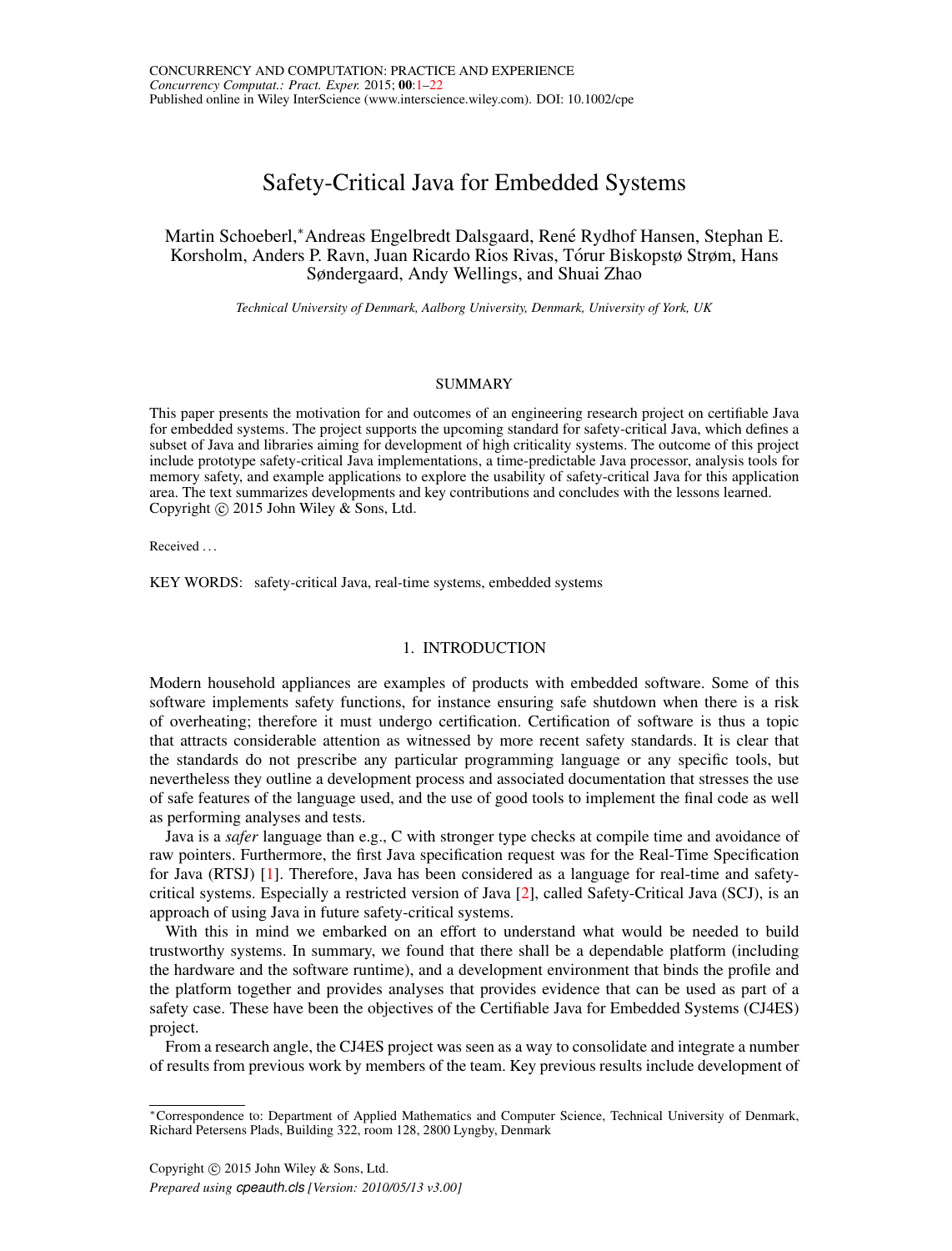a time-predictable Java processor [\[3,](#page-19-3) [4\]](#page-19-4), contributions to profiles for predictable Java [\[5,](#page-19-5) [6,](#page-19-6) [2\]](#page-19-2), and development of analysis tools [\[7,](#page-19-7) [8\]](#page-19-8) as well as concepts for integration of the tools. As most of the previous results are open-source,<sup>[†](#page-1-0)</sup> the results from this project are available as open-source as well.

Parts of the operational work plan of the project were to evaluate SCJ by implementing it and using it in example applications. Within the project we have explored the standard, provided two implementations of it, built example applications, investigated the programmability of SCJ, and last but not least, given feedback to the expert group of JSR 302.

This paper is organized in 10 sections. The following section presents related work and Section [3](#page-2-0) provides background on safety-critical Java. Section [4](#page-3-0) presents two Java virtual machines (JVMs), the Java processor JOP and the hardware near VM (HVM), used as platforms for our SCJ implementations, while Section [5](#page-6-0) describes the two SCJ implementations. Section [6](#page-10-0) presents hardware support for SCJ within JOP. Section [7](#page-11-0) describes two tools: the memory safety analysis tool and the worst-case memory consumption analysis tool. Section [8](#page-14-0) explores the expressiveness of SCJ with implementations of applications. Section [9](#page-16-0) evaluates the results of the project and describes lessons learned. Section [10](#page-19-9) concludes the paper.

A significant effort has been on a test suite for the SCJ. This work is reported in a separate extended paper.[‡](#page-1-1)

This paper is an extension of a paper published at JTRES 2014 [\[9\]](#page-19-10). The extensions include a new section on lessons learned, an implementation of SCJ level 2, and more details on the memory safety analysis and the RepRap use case. Other sections have been updated.

## 2. RELATED WORK

Kelvin Nilsen drove early work on Java for real-time systems with the proposal of the PERC Real-Time API [\[10\]](#page-19-11) and the NIST paper on real-time extensions for Java [\[11\]](#page-19-12). A consortium under lead by Greg Bollella defined the Real-Time Specification for Java (RTSJ) [\[1\]](#page-19-1). With the RTSJ also the Java Community Process was initiated, thus making RTSJ the first Java Specification Request (JSR 1). RTSJ has been used for implementing industrial scale systems. However, as a pioneering work, it had some features that were very dynamical and thus hard to justify in critical systems where memory consumption and timing have to be predictable. Consequently, work on a simplification and rationalization of RTSJ started within the Java community process with a specification of *Safety-Critical Java* (SCJ). It is now proceeding in close cooperation with a revision of RTSJ: RTSJ 2.0.

Puschner and Wellings presented the first proposal for a simplified RTSJ [\[12\]](#page-19-13). In particular, they introduced the concept of an *initialization* and a *mission* phase into Java for real-time systems. In the initialization phase, all threads, event handlers, and shared objects are set up. During the mission phase the threads and event handlers are scheduled. The restrictions, e.g., static priorities, no call of sleep, no wait/notify, and no dynamic class loading, have been taken up by the SCJ expert group for the SCJ specification. Later, the proposal of Puschner and Wellings was refined and renamed to Ravenscar Java [\[13\]](#page-19-14), emphasizing the heritage of the concepts from the Ada Ravenscar tasking profile [\[14\]](#page-20-0).

Due to the additional complexity introduced by inheriting directly from RTSJ classes, later proposals for a safety-critical Java profile argue for an API that is independent of the RTSJ [\[15,](#page-20-1) [5\]](#page-19-5). This would have the further advantage of avoiding possible programmer confusion at having two versions of the RTSJ classes (the original and the restricted). This problem stems from the fact that RTSJ is more expressive than SCJ, but SCJ classes extend the RTSJ classes. This results in a situation where the RTSJ classes in the SCJ version have to be restricted. To model this *inverse* relation between RTSJ and SCJ it has been proposed to build the class hierarchy the other way round: RTSJ shall inherit from classes as defined in SCJ [\[6\]](#page-19-6).

Søndergaard et al. provide an implementation of the Ravenscar Java profile [\[16\]](#page-20-2). The implementation targets industrial applications and uses an aJ-100 processor developed by aJile

<span id="page-1-0"></span><sup>†</sup> see <https://github.com/jop-devel/jop> and <http://www.icelab.dk/download.html>

<span id="page-1-1"></span><sup>‡</sup>Submitted to the same special issue.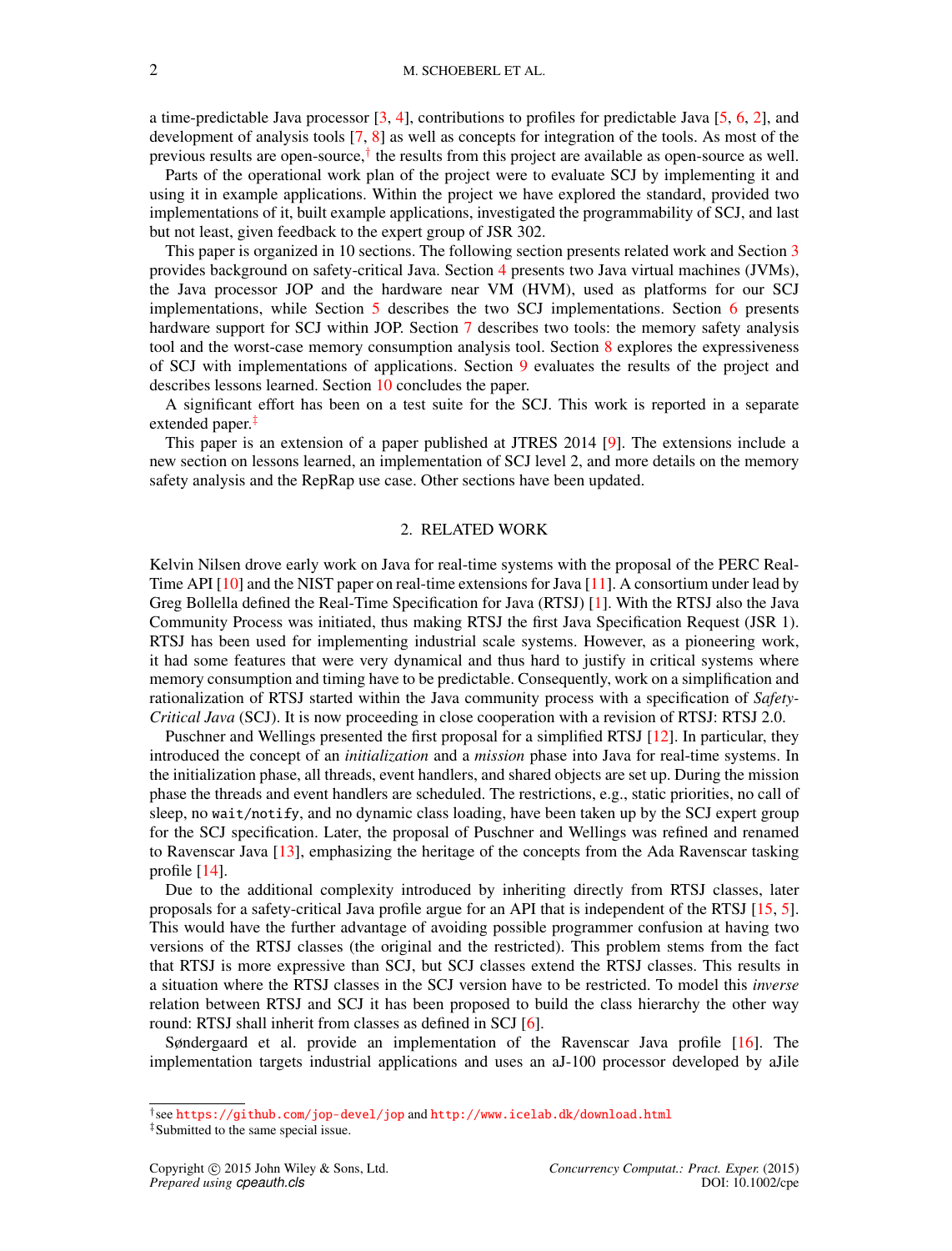Systems [\[17\]](#page-20-3). The aJ-100 is a 32-bit microprocessor that directly executes Java bytecodes (implemented in microcode) as its native instruction set. In addition, it provides a microcode programmed real-time kernel that provides, among other things, support for scheduling, context switching and object synchronization.

Plsek et al. present one of the first implementations of SCJ on an embedded platform [\[18\]](#page-20-4). They provide an implementation of SCJ's level 0 running on the OVM virtual machine [\[19\]](#page-20-5). The OVM is a framework that enables alternate implementations of core VM functionality, e.g., different versions of priority inheritance monitors in order to build and test VMs with different features. OVM uses an ahead-of-time compiler to translate Java code to C++ and then it uses the GCC compiler to obtain machine code. SCJ's implementation on OVM runs on an FPGA board executing the RTEMS realtime operating system on a LEON3 processor.

In the work presented by Bøgholm et al. a different approach is taken [\[6\]](#page-19-6). Instead of using the classes defined by the SCJ profile, their implementation is based on a profile called Predictable Java (PJ). PJ is a Java profile suitable for the development of high-integrity real-time embedded systems. It is inspired by and builds upon previous work on Java profiles, most notably the Ravenscar profile for Java [\[16,](#page-20-2) [12,](#page-19-13) [13,](#page-19-14) [5\]](#page-19-5). The profile is based on the execution of event handlers grouped in missions, which in turn are also considered event handlers.

Originally it was planned that PERC Pico [\[20\]](#page-20-6) would be SCJ compliant. However, Atego later considered implementing SCJ in addition to the current PERC Pico notion of safety-critical Java. The intention was to support both APIs and memory models in a single JVM [\[21\]](#page-20-7). The later paper also describes the differences between the SCJ memory model and the PERC Pico memory model. However, after TPC acquired Atego, development on PERC Pico ceased.

## 3. SAFETY-CRITICAL JAVA

<span id="page-2-0"></span>Java specification request number JSR 302 for Safety-critical Java Technology (SCJ) [\[22\]](#page-20-8) targets platforms for safety-critical real-time systems, with special focus on systems that require formal certification. One constraint of SCJ was that the reference implementation could execute on top of RTSJ. This resulted in a definition where SCJ extends RTSJ classes and interfaces and then disallow certain more dynamic features. The work on SCJ has been significantly delayed by this decision, because the RTSJ specification is under revision in an overlapping JSR 282 activity. Apart from the benefit of reusing the RTSJ experience, the Reference Implementation (RI) can build on existing RTSJ work. This is, however, not recommended for operational platforms that need to be certified, since much disallowed RTSJ code has to be removed.

An SCJ application consists of *missions* that contain a fixed number of cooperating sequential processes, the *managed schedulable objects* (MSO). Each mission goes through three phases: initialization, mission, and cleanup. A mission represents a mode of operation for an embedded program, and the MSO's are the real-time activities. A MSO is a either a periodic, an aperiodic handler, or, in level 2, a real-time thread. Periodic handlers are run periodically, where aperiodic handlers are released by other handlers or by external events like interrupts.

A mission goes through a sequential initialization phase first to initialize and register the MSOs. Then it enters an active phase, where the MSOs run, and, if it ends, finishes with a cleanup phase, where the MSOs are removed and their resources are released.

In order to ease certification of SCJ programs, for different application areas, three *levels* of conformance are defined to support different levels of application complexity

- Level 0 Here a sequence of missions is run. A mission consists of periodic handlers only, and in the active phase a cyclic executive schedules them statically.
- Level 1 Also here, a sequence of missions is run. However, a mission may include aperiodic handlers (although SCJ assumes they will be sporadic in natures, it does not enforce a minimum interarrival time between releases; therefore, it uses the term aperiodic), and in the active phase fixed priority preemptive scheduling is used. Thus interrupt driven handlers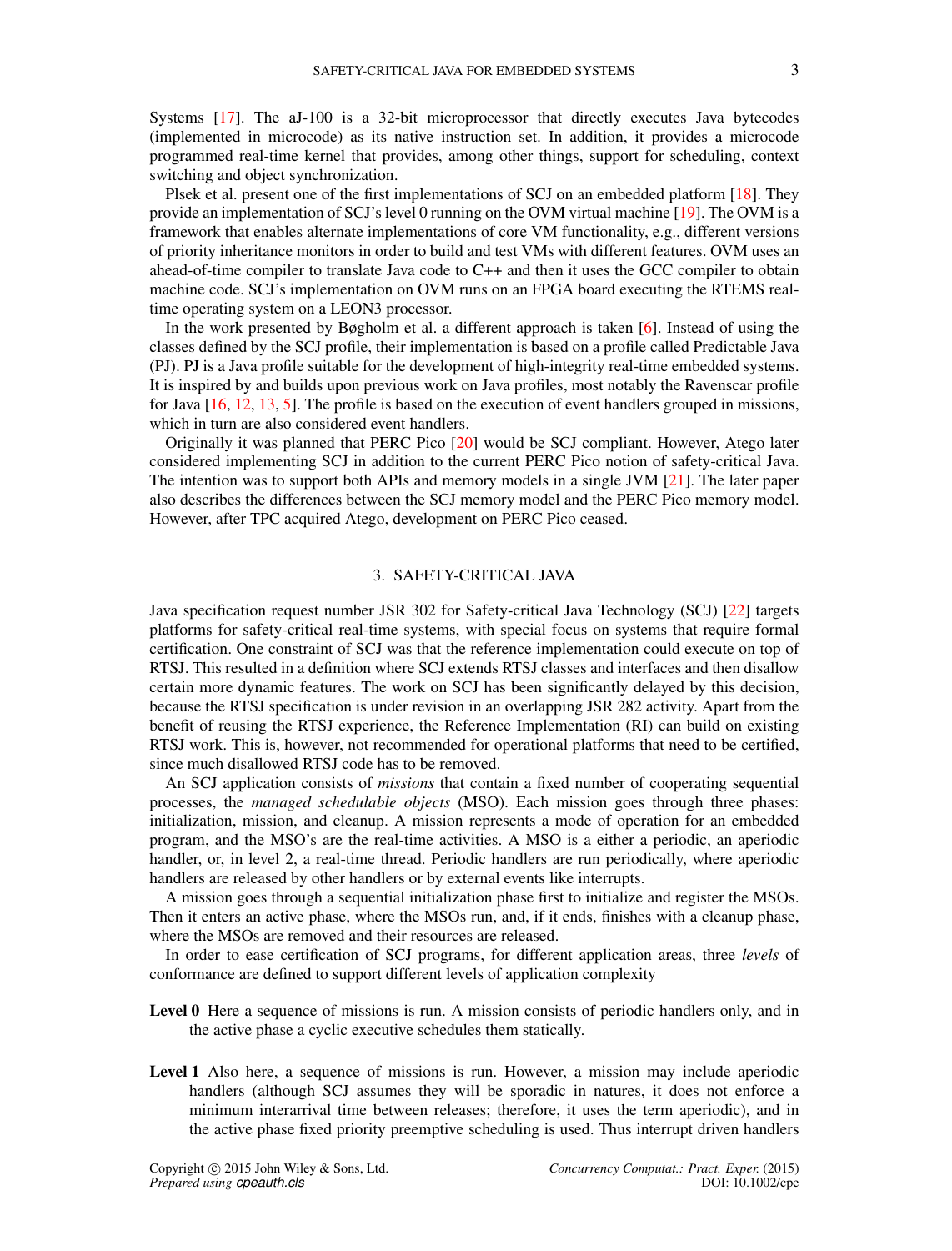are permitted. The preemptive scheduling means that a priority ceiling protocol has to be used for synchronized access to objects shared among handlers.

Level 2 This allows missions to be nested, so they can be run concurrently. Also, a mission may include real-time threads. Whereas a handler has application logic without self-suspension, a real-time thread uses explicit self-suspension in its application logic.

## *3.1. Memory Organization*

Dynamic memory allocation, in any form, is considered with some caution by standards for safetycritical applications. However, to enable some form of dynamic memory allocation, SCJ uses a restricted version of the RTSJ scoped memory concept. Objects are allocated in a memory area with a defined lifetime.

All missions share a global *immortal memory*. Objects allocated here live for the entire lifetime of the application. When a mission is initialized, objects are allocated in a fresh *mission memory*. These objects are shared among the MSOs of the mission and live until the end of the mission's cleanup phase. MSOs have a *private memory* that lives as long as the application logic of the MSO is active. It is intended for objects that are used in the algorithms of this logic. These objects cannot be shared with other MSOs or be linked to structures in other memory areas. Should a MSO have complex computations, it can allocate nested private memories which contain objects for these, possibly nested, computations. The lifetime of these nested private memories is the lifetime of a computation encapsulated in a run method.

The size of the memory areas of the different kinds must be declared by the application. Since it is far from easy to give tight estimates for these, a tool is presented in Section [7.2.](#page-13-0)

In order to implement an SCJ application, an implementation of the Safelet interface must be proviced. An implementation of the Safelet interface must provide a method getSequencer that returns a mission sequencer object, that produces the sequence of missions. This interface will also declare the size of immortal memory.

## <span id="page-3-1"></span>*3.2. The Memory Model*

The memory areas that are visible to a MSO are structured as a simple *stack* of scopes. In this scope stack recently allocated and shorter-lived memory areas can be found near the top and longerlived memory areas are located nearer the bottom of the stack. Only the mission and immortal memory areas are shared between MSOs. This is in contrast to the full scoped memory model of the RTSJ, where more general relationships between schedulable objects and memory areas can be constructed.

Programmer-managed memory areas introduce the risk of *dangling references*. A dangling reference is the result of (unintentionally) deallocating a memory area where there are accessible (live) objects. In order to avoid dangling references, the SCJ memory model dictates that reference assignments are allowed only when the reference points to an object in a memory area *deeper* in the stack. This is difficult to handle in an application, therefore Section [7.1](#page-11-1) describes a tool to check that a program does not contain any (potentially) dangling references.

# 4. JAVA VIRTUAL MACHINES FOR SCJ

<span id="page-3-0"></span>We have developed and used two Java virtual machines (JVM): (1) the Java optimized processor (JOP) [\[4\]](#page-19-4) and (2) JVM implemented in software, called Hardware near VM (HVM) [\[23\]](#page-20-9). JOP is implemented in a field-programmable gate array (FPGA), whereas HVM targets embedded processors with a small memory budget. Both JVMs support *hardware objects* for I/O access and first level interrupt handlers [\[24\]](#page-20-10). The scheduler for the JVMs is simply a first level interrupt handler written in Java.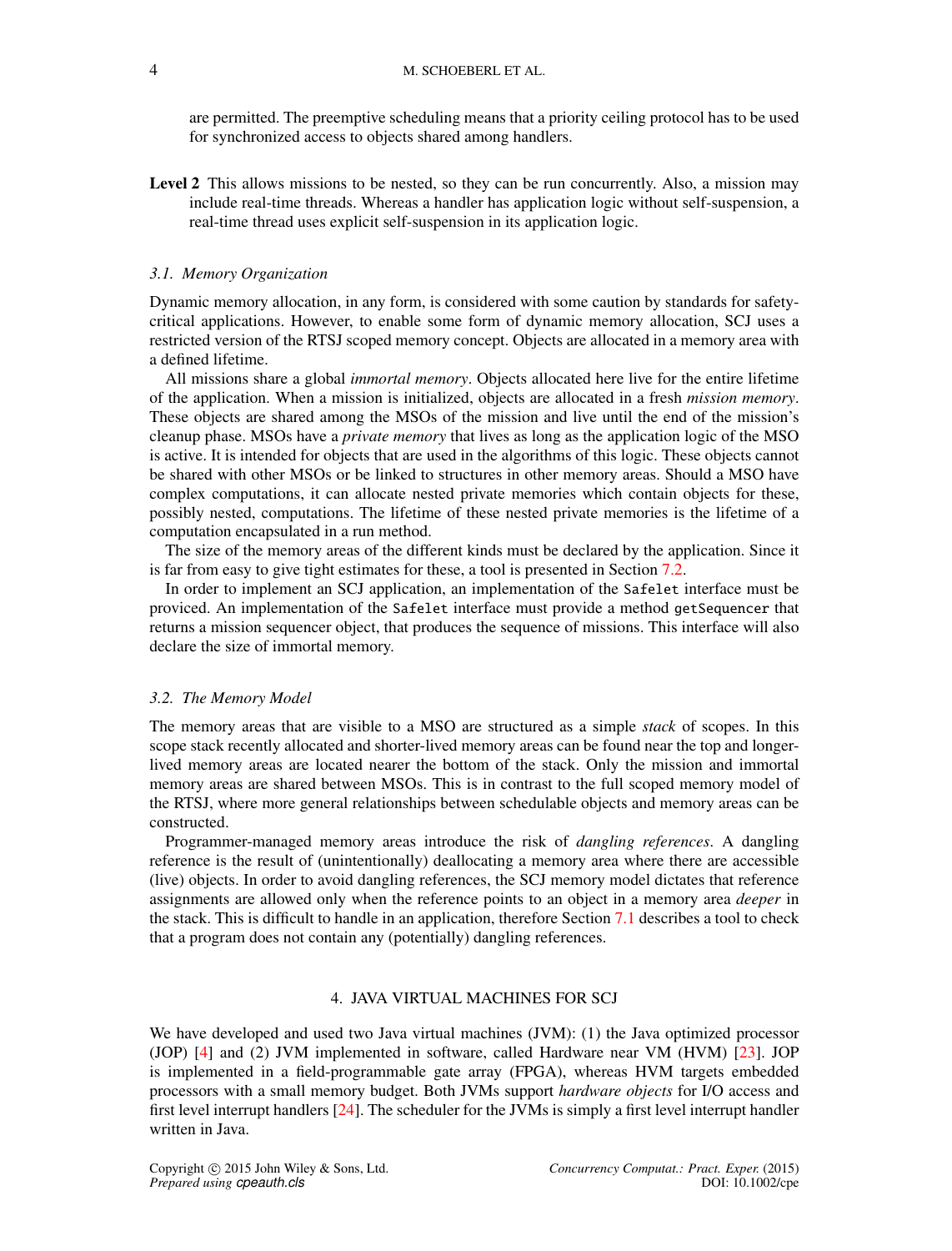# *4.1. The Java Optimized Processor*

JOP is an implementation of the JVM in hardware [\[4\]](#page-19-4). To obtain deterministic and well-known execution time for bytecode instructions, JOP uses microcode as its native instruction set, with most of the JVM bytecodes implemented as a sequence of microcode instructions. Only the more complex bytecodes, e.g., the new and newarray bytecodes, are implemented in Java. The mapping of bytecodes to microcode instructions is done using a translation stage that converts a bytecode instruction into the start address of the microcode sequence that implements that bytecode. This translation stage takes exactly one clock cycle and thus it can be pipelined.

JOP is a RISC style processor implementing a stack architecture. It is designed to be timepredictable and to be used in hard real-time systems. Since standard caches are notoriously difficult to analyse, e.g., in connection with worst-case execution time (WCET) analysis  $[25]$ , the caches in JOP have been designed to be time-predictable and to simplify WCET analysis. In total, JOP includes three such caches: (1) a stack cache  $[26]$  that caches local variables and the operand stack, (2) a method cache [\[27\]](#page-20-13) instead of an instruction cache that caches whole methods, and (3) an object cache [\[28\]](#page-20-14) to cache objects. The following discussion explains in more detail how these caches are designed to be time-predictable and thereby facilitate WCET analysis.

The method cache is a replacement for an instruction cache found on other architectures. Lookup in the method cache can result in a miss only on method invocation or on a return from a method. All other bytecode instructions are guaranteed hits, vastly simplifying WCET analysis and thus requiring less state to be tracked for a WCET analysis. The WCET analysis for the method cache uses a scope based approach where program scopes are grown larger up to the point where all methods within a scope fit into the method cache. Calls to those methods can then only miss once within that scope [\[29\]](#page-20-15).

As the JVM is a stack machine, the stack is used for operands and for local variables. Therefore, basically all bytecodes access data in this memory area up to three times per instruction. In the interest of performance, the stack memory must be cached. Since most stack accesses are concerned only with the top elements of the stack, the JOP stack cache is split into two components: the two top elements are implemented by two explicit registers to enable two reads and one write access to the top elements in a single clock cycle. These two registers are backed up by an on-chip memory. The on-chip memory must be sized big enough to hold *all* stack data for a thread. There is no automatic spilling or filling of the stack cache, further simplifying WCET analysis since stack accesses are cache hits by design.

More challenging is the caching and WCET analysis of objects, which are allocated on the heap. The addresses of these objects are only known at runtime making standard data cache analysis impossible. Therefore, we have developed a so-called object cache that caches complete objects [\[28\]](#page-20-14). The cache has a high associativity that enables WCET analysis to track objects in the cache symbolically [\[30\]](#page-20-16).

The well-known execution time of individual bytecodes and the special caches simplify WCET analysis. JOP is the only JVM that includes a WCET analysis tool in the source distribution [\[8\]](#page-19-8). This combination of a time-predictable processor and the included WCET analysis tools makes JOP a good execution platform for safety-critical applications.

JOP is a multicore processor where the number of cores is configurable. A time-division multiplexing memory arbiter enables WCET analysis even of a multicore processor [\[31\]](#page-20-17). Using multicores in SCJ is defined for level 1 and level 2 of SCJ. To avoid issues with lock contention on a multicore, level 0 is defined only for a single core. However, the synchronized access to shared resources can be guaranteed when incorporated in the static schedule of a cyclic executive [\[32\]](#page-20-18). Therefore, a cyclic executive is an interesting alternative on a multicore to just using single core processors in SCJ level 0.

Although JOP incorporates a number of experimental and state-of-the-art features, the platform has been shown to be mature enough to be used in industrial applications [\[33\]](#page-20-19). Besides the WCET analysis tool WCA  $[8]$ , the JOP distribution also contains an optimizer  $[34]$  for method inlining at bytecode level. As this optimizer works at bytecode level, it is not JOP specific and can also be used by other JVMs.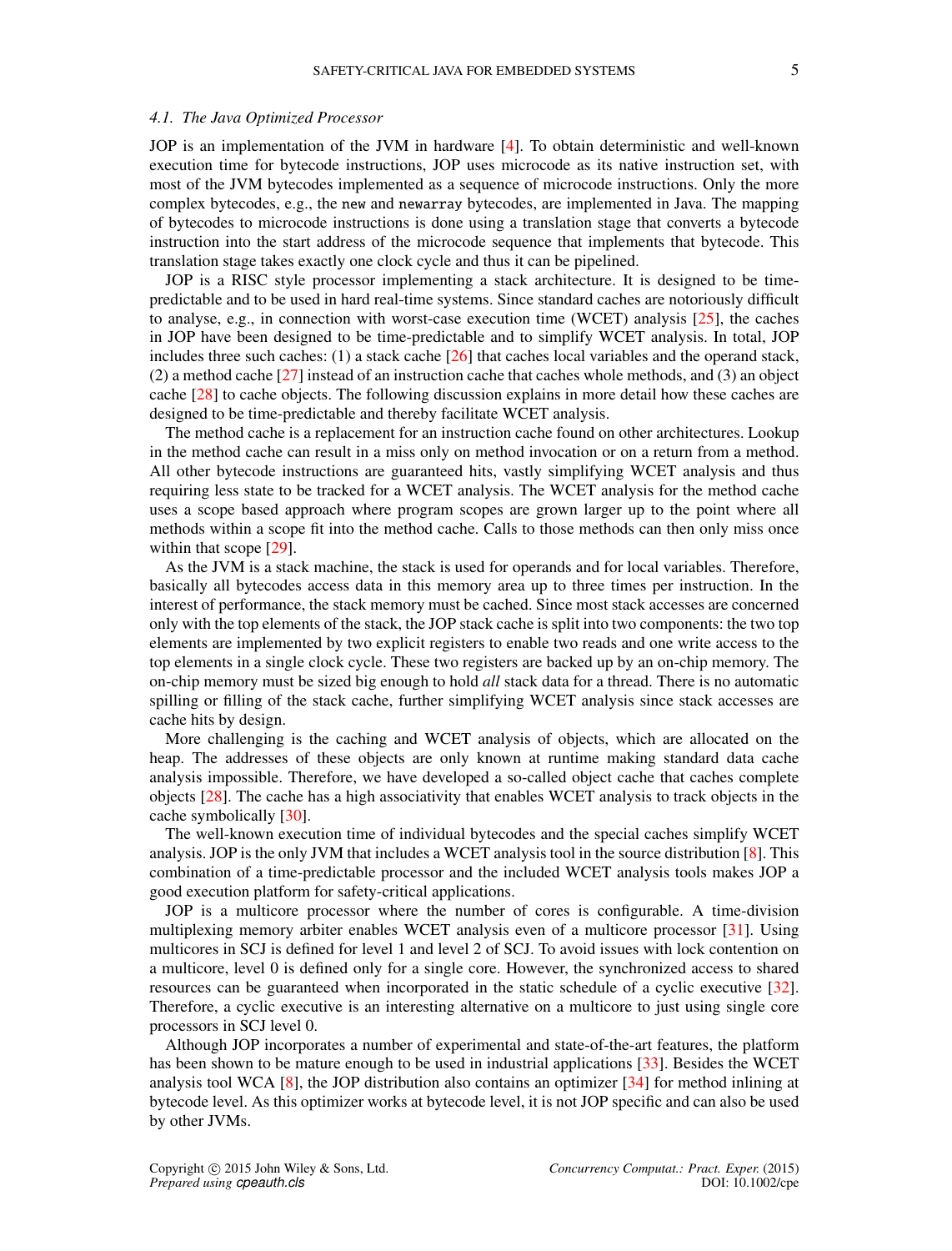## *4.2. The Hardware Near Virtual Machine*

The Hardware near Virtual Machine (HVM) [\[23\]](#page-20-9) is a JVM intended for resource constrained platforms. The design of the HVM is inspired by existing C programming environments for embedded systems, e.g., GCC. Some important features of C, that the HVM seeks to support for Java as well, are:

- *Proportionality*: The memory footprint of a compiled C executable is proportional to the size of the source code written and libraries used. The compiler and linker strip away dead code and do not require the presence of libraries not used. This results in very tight executables in terms of code memory requirements
- *Efficiency*: C compilers produce very efficient and highly optimized code
- *Hardware near*: C programs can access device registers and memory directly. They can also program 1st level interrupt handlers and place variables in specific sections of memory.

The HVM build environment performs a whole-program static analysis and calculates a conservative estimate of all classes and methods that may be entered at runtime. This set of classes and methods is called the dependency extent. Starting from the main entry point of the program the dependency extent is calculated by computing a conservative estimate of all possible traces through the program. For control flow branches like if, the conditional and both the else and then branches are added to the extent. This method is straightforward and clearly a safe conservative estimate of the dependency extent. Opposed to this simple case, predicting the flow of control for a virtual method invocation is not straightforward. To solve this issue the static analysis keeps track of all possible classes that may have been instantiated along all traces leading up to the method invocation. Knowing this set enables the analysis to predict the possible targets of the method invocation. This may require revisiting the same call site until a fixed point is reached. This method is an instance of the well-known abstract interpretation framework [\[35\]](#page-20-21).

To achieve efficiency, the HVM supports ahead-of-time (AOT) compilation of Java bytecode straight into C, as well as supporting standard interpretation. The programmer can select which methods to interpret and which to compile into C. Both execution styles are supported since they each have their strengths and weaknesses: interpretation tends to be slow, but yields a smaller code memory footprint, whereas AOT compiled code tends to be significantly faster but yields a larger code memory footprint. To enable hardware near programming the HVM supports (1) hardware objects, (2) native variables, and (3) first level interrupt handlers. Hardware objects [\[36\]](#page-20-22) can be viewed as a way for the programmer to control the memory address at which an object gets allocated. This can be used to map object fields to device registers. Native variables are a way to map C symbols and C names to static Java variables. This provides direct access from Java space to symbols and macros defined in the C runtime system and linked C libraries. Native variables can in many cases be used as an alternative to hardware objects. First level interrupt handlers are usually defined in existing C environments by adding compiler attributes or following specific naming schemes when defining the function header. This is supported by the HVM through the use of Java annotations: static Java methods can be annotated as interrupt handlers and the annotation contains fields to describe how the AOT compiler should translate the method signature into C. An example of a UART transmit interrupt for the AVR architecture is included in Figure [1.](#page-6-1)

In this example the static variable UART0 DATA is annotated as an IcecapCVar. This makes the AOT compiler generate C code that accesses that variable directly as it is declared in C space, and not as a static class variable as would normally be the case. Also the method uartr0\_transmit\_interrupt is annotated as an IcecapCFunc with the field signature set to ISR(UART0 TRANSMIT INTERRUPT). This makes the AOT compiler translate it into a C function with that signature. For the AVR embedded architecture this identifies the function as the interrupt service routine for the UART transmit interrupt.

Furthermore, the HVM has been used as an execution environment to experiment with WCET and schedulability analysis [\[37,](#page-20-23) [38\]](#page-20-24). Furthermore, the development of a Technology Compatibility Kit (TCK) for SCJ level 0 and level 1 runs on top of the HVM.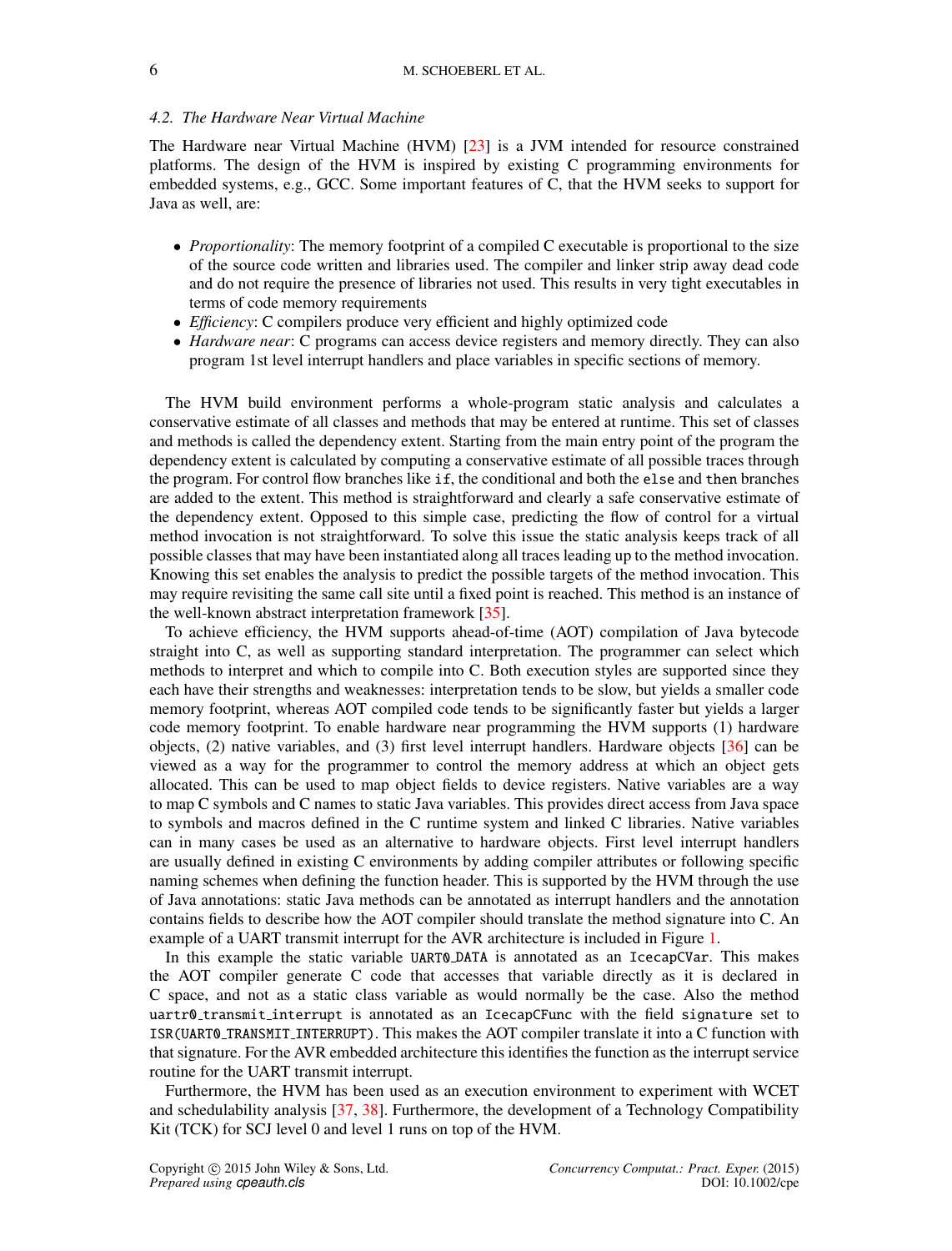```
static byte UART_TxHead;
static byte UART_TxTail;
static byte UART_TxBuf[];
@IcecapCVar(requiredIncludes = "#include \ \Psi" avr/io.h\"")static byte UART0_DATA;
@IcecapCVar(requiredIncludes = "#include \ \Psi" avr/io.h\"")static byte UART0_CONTROL;
@IcecapCVar(requiredIncludes = "#include \ \Psi" avr/io.h\"")static byte UART0_UDRIE;
@IcecapCFunc(signature = "ISR(UART0_TRANSMIT_INTERRUPT)",
             requiredIncludes = "#include <avr/interrupt.h>")
private static void uartr0_transmit_interrupt() {
   byte tmptail;
   if (UART_TxHead != UART_TxTail) {
      // calculate and store new buffer index
      tmptail = (byte) ((UART_TxTail + 1) & UART_TX_BUFFER_MASK);
      UART_TxTail = tmptail;// get one byte from buffer and write it to UART
      UART0_DATA = UART_TxBuf[tmptail]; // start transmission
   } else {
      // tx buffer empty, disable UDRE interrupt
      UART0_CONTROL &= (1 \ll (UART0_UDRIE));
   }
}
```
Figure 1. AVR transmit interrupt written in Java

#### 5. SAFETY-CRITICAL JAVA IMPLEMENTATIONS

<span id="page-6-0"></span>We have implemented the SCJ infrastructure on top of two JVMs: JOP and the HVM. Those two SCJ implementations have been done independently, just sharing concepts on implementation of the scoped memory hierarchy and usage of first level interrupt handlers.

We implement the scoped memory model as defined by SCJ and briefly described in Section [3.](#page-2-0) For our implementations of the SCJ scope memory model we simplify the actual scope handling code so it is included in a single, implementation private class Memory [\[39\]](#page-20-25). The Memory class implements the three memory areas as defined by SCJ: immortal, mission, and private memories. The RTSJ classes for these memory areas delegate their functionality to the Memory class. As in SCJ there is a clear hierarchy in the scopes, compared to the more complex cactus stack of scopes in RTSJ, the implementation of Memory can manage this nesting by reserving backing store from a Memory objects that *represents* the outer scope and the remaining backing store.

Preemptive scheduling of periodic handlers can be achieved basically by implementing a scheduler and using a programmable timer interrupt. As JOP and HVM support first level interrupt handlers written in Java [\[24\]](#page-20-10), the scheduler is simply such a first level interrupt handler registered to handle the timer interrupt.

#### *5.1. Safety-Critical Java on JOP*

JOP is a Java processor directly executing Java bytecodes. Therefore, Java is the native language for the processor. There is no additional language layer or operating system involved in the JOP runtime. The JVM is the operating system, being responsible for thread scheduling, locking, and memory management. Therefore, we implemented the SCJ infrastructure directly in Java [\[40\]](#page-20-26). Currently the implementation on JOP supports level 0 and level 1 of SCJ.

The original design of JOP targeted embedded and real-time applications. Therefore, JOP did not support the standard Java thread model, but a model with periodic threads and event handlers [\[15\]](#page-20-1). This original threading model of JOP is very similar to the periodic and aperiodic event handlers in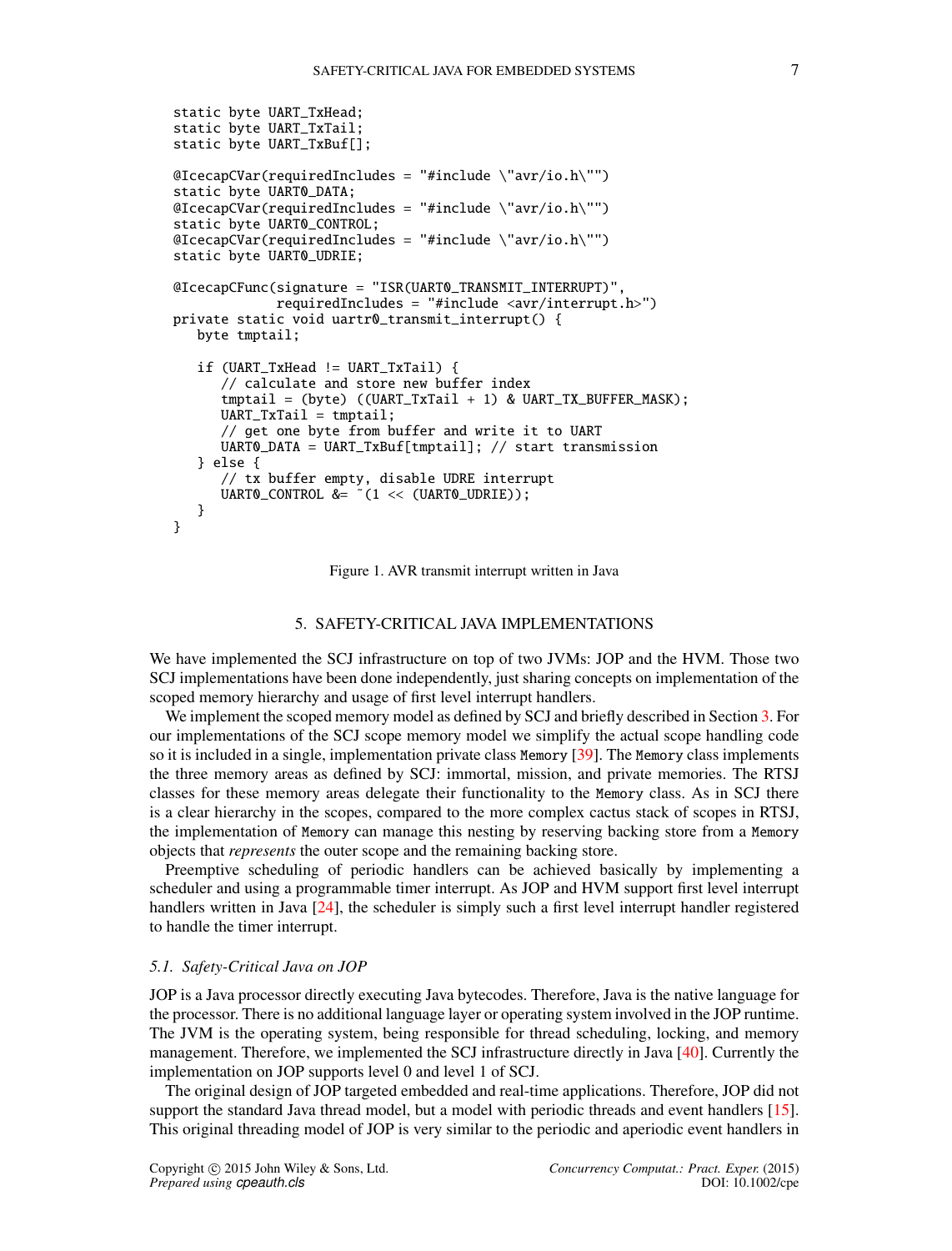SCJ. Therefore, we used that already available and well-tested infrastructure.[§](#page-7-0) SCJ handlers simply delegate to the JOP real-time threads and software event handlers.

The scheduler of JOP, written in Java, implements a standard fixed-priority preemptive scheduler. A programmable timer is reprogrammed on each scheduling decision to fire when a higher priority thread will be ready in the future. Handling of locks in the current version of JOP is implemented by disabling of interrupts, including the timer interrupt. This is a simplification relative to the SCJ standard, but is very efficient if only short synchronized sections are used. In order to relax this restriction on synchronized sections, especially for multicore versions of JOP, hardware support for locking has been developed (see next Section).

The number of cores in JOP is configurable [\[31\]](#page-20-17). SCJ level 1 defines partitioned scheduling, which means each thread is pinned to exactly one core. Partitioned scheduling is easier to analyze with regards to properties of real-time systems and simpler to implement. Each core has its own timer interrupt and executes its own scheduler. Multicore support is only defined for SCJ levels 1 and 2. However, in an experimental setup we have also explored the static schedule of level 0 with a multicore version of JOP [\[32\]](#page-20-18). The challenge is to include the resource requests into the static schedule generation.

JOP and HVM use a private class Memory for all RTSJ inherited and in SCJ newly defined scope classes [\[39\]](#page-20-25). This results in mostly empty classes from RTSJ. If the SCJ standard could cut the inheritance of ManagedMemory from the RTSJ classes, it would be possible to avoid those dead code classes.

As our implementation has been done with an earlier version of the SCJ specification, the implementation does not yet support the newly added features, such as one-shot event handlers. We have explored an experimental version of user-defined clocks [\[41\]](#page-20-27), but have not yet updated that implementation to the current SCJ specification.

## *5.2. Safety-Critical Java on HVM*

The SCJ implementation on top of HVM [\[42,](#page-21-0) [23\]](#page-20-9) has the architecture shown in Figure [2,](#page-8-0) with a minimal hardware interface layer specified in the vm interface.

This interface is divided into three parts:

- Memory that controls the memory allocation
- Process, Scheduler, InterruptHandler, and Monitor that define the interfaces to process, process scheduling, context switch, and synchronization, and
- RealtimeClock that defines clock specific methods.

The SCJ implementation on HVM is a bare metal implementation, which also takes advantage of hardware objects and other hardware near features. Thus, it has no native function layer.

The implementation strategy for the SCJ classes is to use classes from the vm interface. Here delegation is used:

- class MemoryArea has a field delegate of type vm.Memory
- class ManagedEventHandler uses an infrastructure class ScjProcess that has a field delegate of type vm.Process, and
- class PriorityScheduler delegates to an infrastructure class PrioritySchedulerImpl that implements vm.Scheduler.

SCJ supports method synchronization for shared resources. This is implemented in an SCJ infrastructure class Monitor which extends the abstract vm.Monitor class. As for the level 2 implementation this Monitor class also implements the wait, notify, and notifyAll methods. Furthermore, this infrastructure class is used for implementing the priority ceiling emulation that SCJ requires to avoid priority inversion.

<span id="page-7-0"></span><sup>§</sup>An application using that infrastructure is in industrial use by the Austrian railways since 2004 [\[33\]](#page-20-19). Several trains receive help to coordinate usage of single track lines by a JOP based system on a daily basis.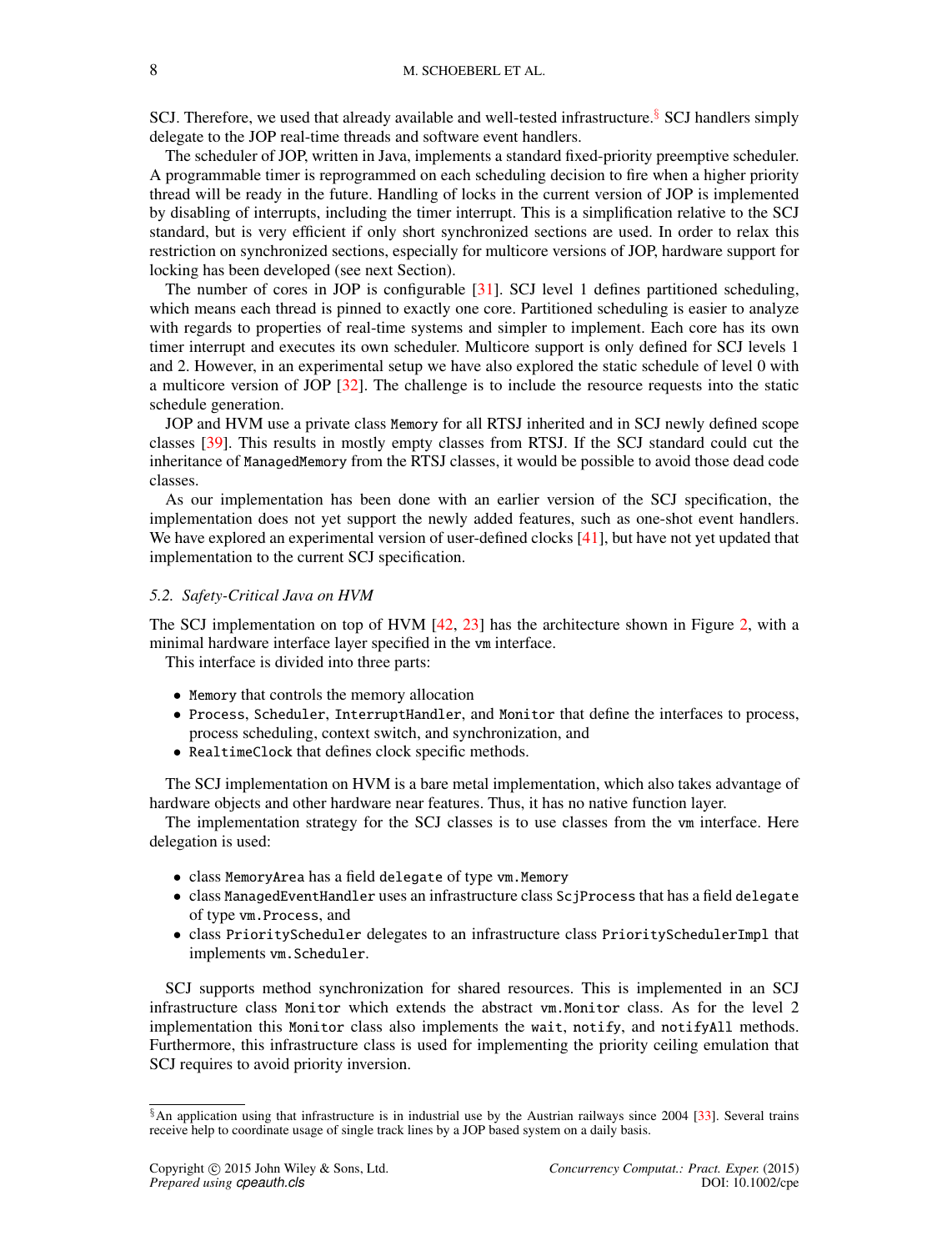<span id="page-8-0"></span>

Figure 2. SCJ architecture with the vm Interface to HVM

<span id="page-8-1"></span>

Figure 3. ManagedSchedulable classes

Level 0 and level 1 were implemented initially [\[42\]](#page-21-0), because these levels target applications running on resource constrained embedded platforms. As a step towards supporting more resourceful (possibly multicore) platforms, level 2 has been added [\[43\]](#page-21-1). This introduces the following concepts:

- managed threads, scheduled by the priority scheduler,
- wait, notify, and notifyAll for managed schedulable objects,
- nested mission sequencers, and
- a modified memory management model.

To implement managed threads, the infrastructure is changed to support both threads and event handlers, i.e., objects of type ManagedSchedulable, see Figure [3,](#page-8-1) since the initial level 0 and 1 infrastructure only supported event handlers. The threads are modeled in the ManagedThread class. The scheduling of threads is implemented by refactoring the priority scheduler. The scheduling of threads is similar to that of aperiodic event handlers: (1) if the thread is preempted during executing, it will be put back into the ready queue and wait to be scheduled again; (2) if the thread finishes its execution, the cleanUp method of the thread will be called and its private memory area will be removed.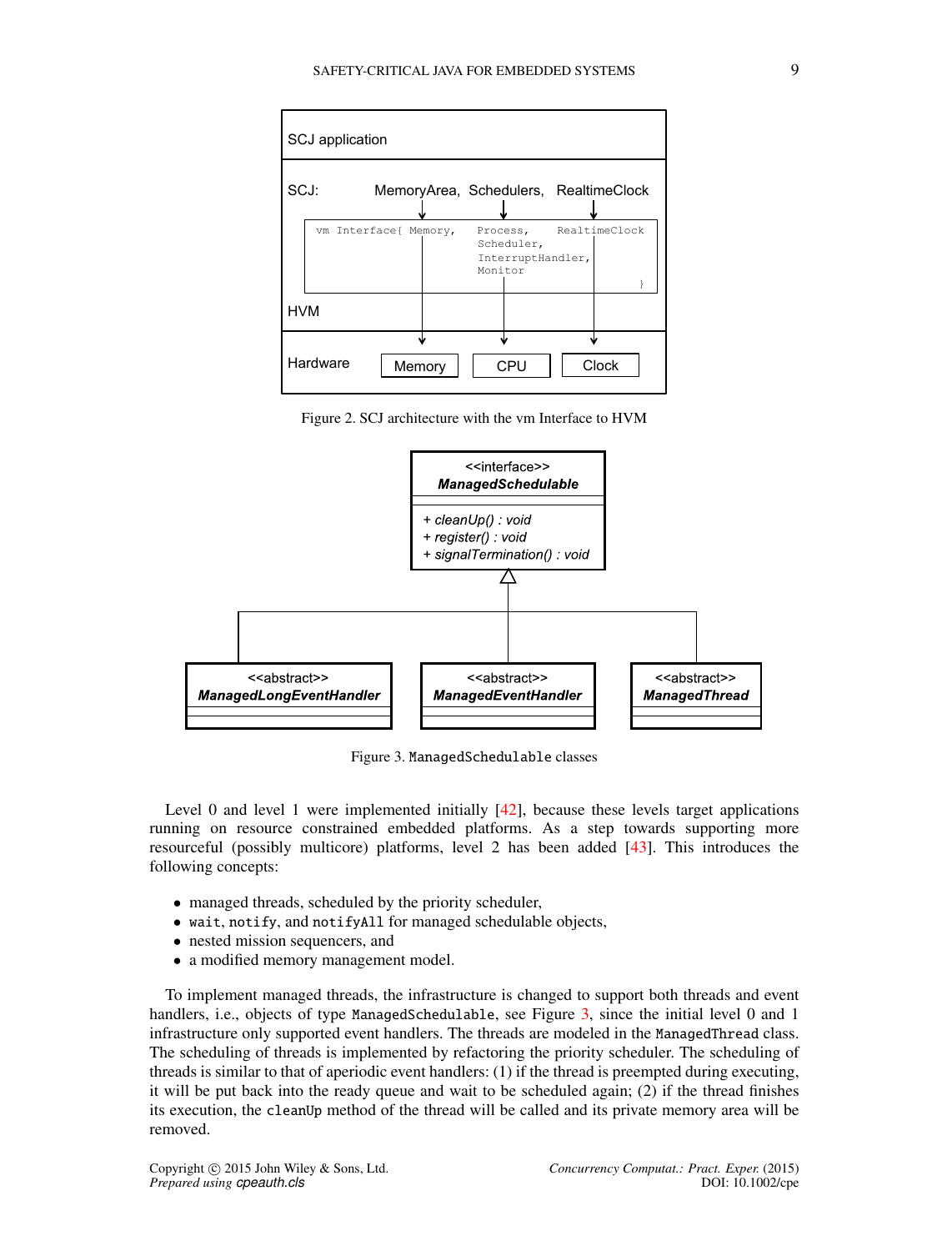<span id="page-9-0"></span>

Figure 4. Wait and notify facility (for level 2)

To support wait and notify, the initial locking mechanism is modified and a priority queue is introduced: the lock queue, shown in Figure [4.](#page-9-0) If the current thread requests to access a shared resource and fails, it will be placed in the lock queue. When the resource becomes available, the highest priority thread that requests the resource in the lock queue will get the lock and be placed in the ready queue to be scheduled.

To implement the wait and notify facility, another priority ordered queue, i.e., the wait queue is introduced and the class PriorityScheduler is extended with two new methods void wait(Object target) and void notify(Object target). When the current thread calls wait or notify inside a synchronized method of a shared object, these calls are delegated to the scheduler, passing the shared object (target) as actual parameter. Then the scheduler can rearrange its internal queues. In the case of wait, the scheduler will yield and switch to another thread. In addition, the current thread will release the lock and be placed into the wait queue. In the case of notify, the highest priority thread that waits for the lock in the wait queue (if any) will be placed into the lock queue and begin to compete for the lock. The calling thread continues until the next reschedule point.

The feature of nested mission sequencers enables missions to create inner mission sequencers so that missions can be executed concurrently. The creation of a nested mission sequencer is the same as that of any schedulable objects: the sequencer should be registered during the mission initialization phase. Once the mission enters into the execution phase, the sequencer will be scheduled to execute and its child missions will be created. After the child missions are terminated, the sequencer will be cleaned up by the infrastructure and its associated memory areas will be removed.

To track all the activated missions in the infrastructure, a static mission set is modeled in the Mission class to store all the activated missions. In addition, each mission maintains a set that contains all the schedulable objects it created so that each individual schedulable object can be tracked. By doing so, the time complexity for getting a specific schedulable object remains  $O(1)$ . This facility is illustrated in Figure [5.](#page-10-1)

Finally, the initial implementation of the level 0 and 1 memory management model only supported missions that are executed sequentially, since it was not complete with respect to the model defined in the SCJ specification. For level 2 applications, adding full support for the *backing store* concept completed the memory management implementation. In the final implementation, a memory area can also act as a backing store: it can contain other memory areas. New memory areas will be allocated in the backing store space of a specific memory area. This feature avoids fragmentation in the case of nested mission sequencers. In addition, the feature of nested private memory areas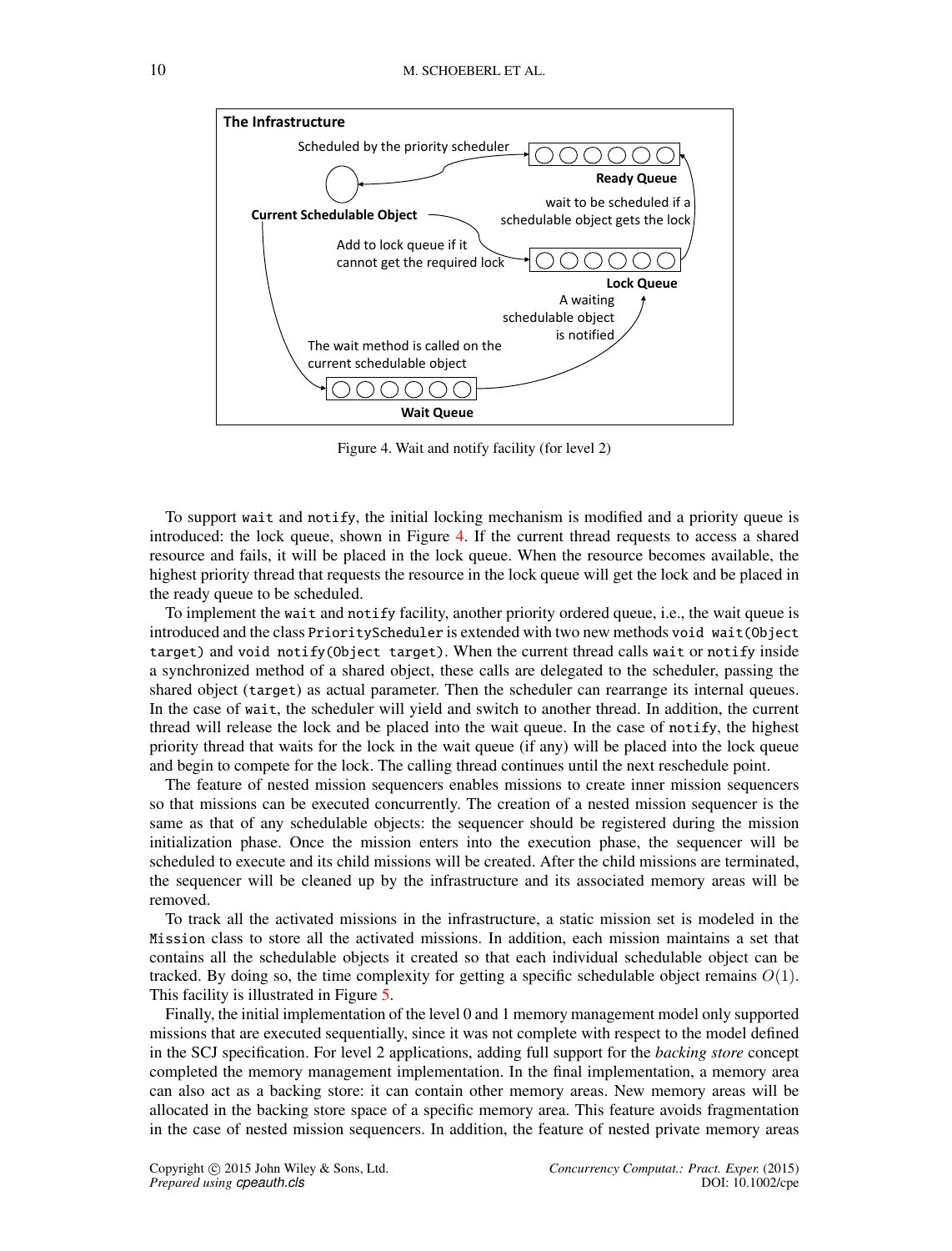<span id="page-10-1"></span>

Figure 5. Nested mission sequencers (here, at most 20 schedulable objects per mission)

and the memory resizing mechanism are implemented. With the support from backing stores, each mission sequencer will be allocated a whole block of memory, which contains its private memory, mission memory and a backing store space (where the handlers memory will be allocated).

## 6. HARDWARE SUPPORT

<span id="page-10-0"></span>Designing a Java processor provides the freedom to add hardware features that support operations of the SCJ. Hardware support can make those operations more efficient or, what we consider more important, more time-predictable. We picked scope checks and support of Java locks, as examples to explore hardware support for SCJ.

## *6.1. Scope Checks*

Objects allocated in different scopes need to follow strict assignment rules. Objects in longer-lived scopes are not allowed to have a reference to an object allocated in a shorter-lived scope. Or in other words, an object is not allowed to reference objects allocated in an outer scope. Otherwise this assignment could lead to a pointer to an undefined data structure. Therefore, an SCJ compliant implementation needs to check all reference assignments, which might result in a considerable runtime overhead. Reference assignments need to be checked when executing bytecodes putfield for a reference field, putstatic for a reference field, and aastore.

SCJ, in contrast to RTSJ, supports only a simple nesting relation that results in a unique level for each scope. This scope level can be stored in the object (header) at creation time and will never change. A simple comparison of the levels implements the scope check. As a further optimization the scope level can also be encoded in some bits of each object reference.

The above described assignment check with scope levels can be implemented in any software JVM and as well in hardware on JOP. We implemented this check in hardware in JOP in the memory management unit (MMU). That unit performs all memory related operations, such as access to object fields. With the scope encoded in the reference itself we added the level comparison to the MMU as an additional state in the state machine that implements the memory-related bytecodes. If the assignment is illegal, the MMU triggers an interrupt and the interrupt handler then throws an IllegalAssignmentError.

The additional state in the MMU for those bytecodes increases the execution time of the related bytecodes by a single clock cycle compared to the implementation without assignment checks. Compared with a software implementation, the hardware solution is about 14 times faster. The additional hardware (extending the state machine and adding a comparator) are very minimal, just 4 % of the MMU.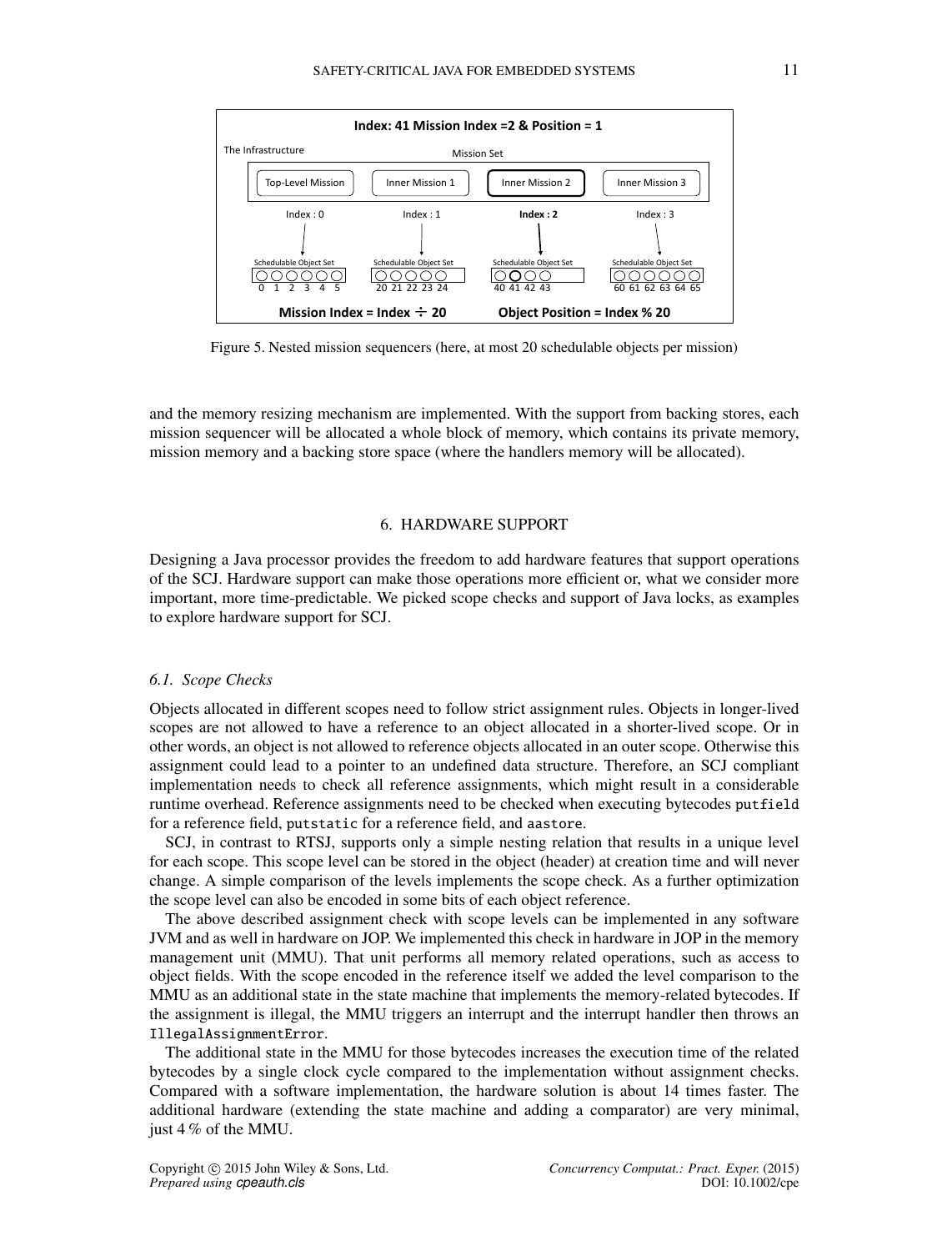## *6.2. Multicore Locking Unit*

Java allows every object to serve as a synchronization lock. Locks are accessed when using either synchronized blocks or synchronized methods. SCJ only allows objects with synchronized methods function as locks.

JVMs usually implement locks using low-level atomic operations, such as compare-and-swap. In addition, some form of lock tracking is used such as hash maps or, more commonly, in the header of the objects themselves. There are however issues with these approaches. Compare-and-swap requires shared memory, which is limited by memory arbitration, and, in the case of time-division multiplexing, potentially increases the length of arbitration slots. Hash maps do have amortized constant lookup times, however they are not viable in real-time systems. The object header provides constant time lookup, but does require space in the object header, potentially increasing the size of all objects.

JOP uses a single, shared global hardware lock. This avoids additional memory arbitration, but reduces all locks, even noncontending ones, to this single lock. To avoid sharing a single lock for all critical sections we worked on a multicore hardware locking-unit [\[44\]](#page-21-2). The locking-unit is based on a content-addressable memory (CAM) hardware unit, but extends it in important ways. A CAM stores addresses of objects currently used as locks. A core supplies the address of an object that it wishes to lock on and the CAM checks this address with all existing addresses. In the case where the address already exists, a software routine enqueues the core and blocks it until all cores ahead of it in the queue have released the lock. Otherwise, a new lock entry is created for the supplied address and the core is allowed to continue execution. Access to the CAM is serialized using the global lock.

With the CAM, the address-to-queue mapping can be done without the need for a lock entry in objects or the need for a software hash-map. However, if the queuing is done in software, memory arbitration will still be an issue. To avoid this, the locking-unit implementation merges the CAM, the queues, and the global lock into a single multicore locking unit. Placing the queues in hardware enables the unit to be accessed through core-local microcode, instead of Java code in shared memory. This removes any memory arbitration in the locking procedure. Serializing lock requests is still necessary. However, merging the global lock with the unit means that only a single unit has to be accessed, reducing the number of software steps.

Benchmarks show that this new unit performs at least as well as the global lock and, in the case of heavy lock contention or large noncontending critical sections, far better [\[45\]](#page-21-3).

## 7. ANALYSIS TOOLS

<span id="page-11-0"></span>During the lifetime of the CJ4ES project, two tools have been created for aiding programmers developing for the SCJ specification.. The tools are intended to help developers with some of the challenges arising from the scoped memory model of SCJ, namely checking that no runtime exceptions due to violations of memory safety can occur and calculating a sound approximation of the maximum amount of memory needed for a given SCJ application. These tools provide static guarantees that no memory related exceptions would be thrown at runtime, an essential property for certification of safety-critical applications.

The tools are both developed using the T.J. Watson Libraries for Analysis (WALA) [\[46\]](#page-21-4). In addition to being well integrated in the Eclipse development environment, WALA includes highly scalable, extensible, and configurable, state-of-the-art pointer analyses for Java bytecode. In particular, a context sensitive points-to analysis is included that supports user definable contexts.

## <span id="page-11-1"></span>*7.1. Memory Safety*

While the explicit and manual memory management defined by the scoped memory model of SCJ (see Section [3\)](#page-2-0) affords programmers a high degree of control, it also introduces the possibility of *dangling references*, which are avoided within SCJ assignment rules. SCJ only allows references to objects that live in a scope with the same or longer lifetime as that of the reference, i.e.,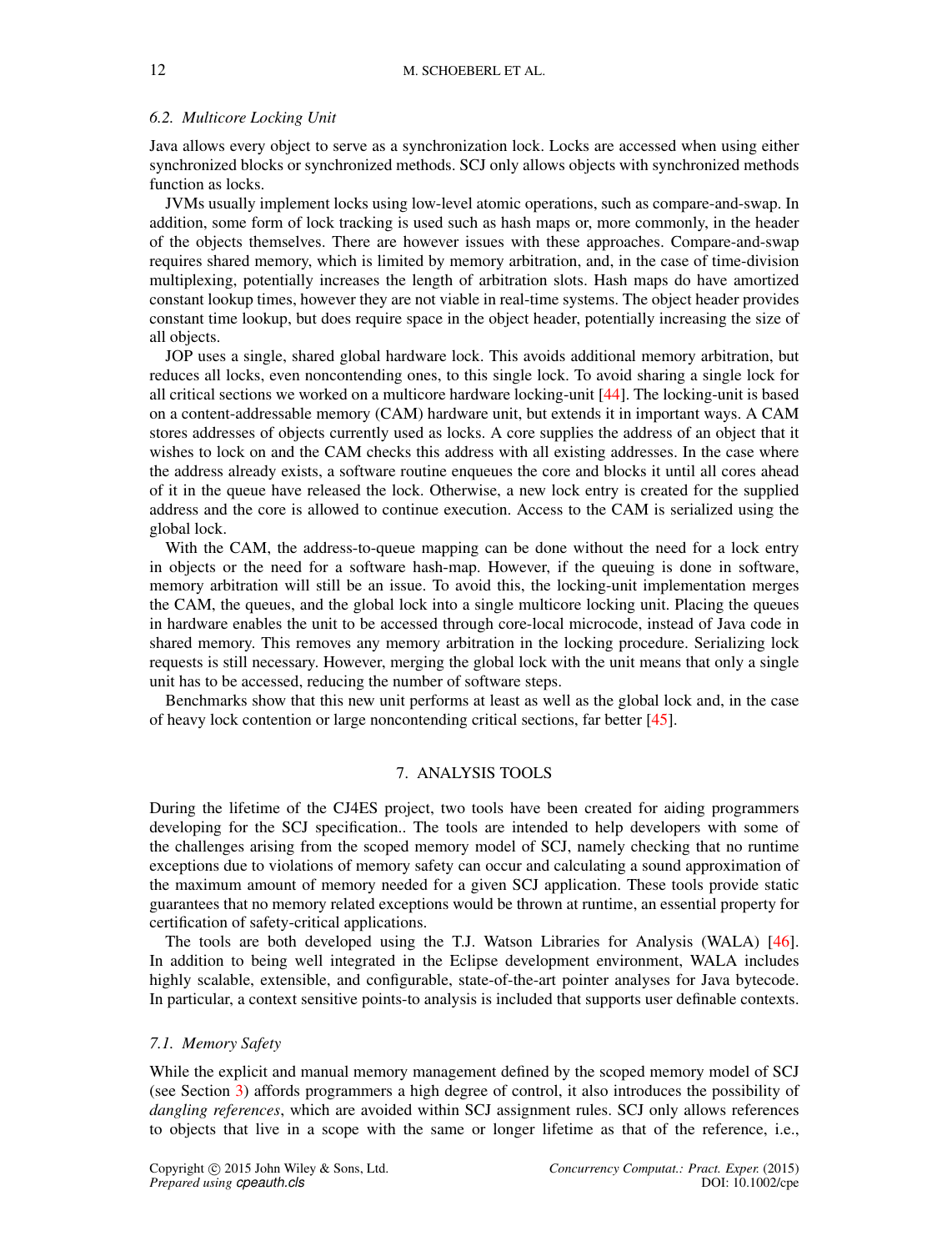<span id="page-12-0"></span>

| Test case             | LOC  | Library | Application | IΑ | RT             | FP |
|-----------------------|------|---------|-------------|----|----------------|----|
| sciminepump           | 1476 | 275050  | 18672       | 0  | 0              | 0  |
| sciminepumplog        | 1500 | 275050  | 20664       |    |                | 0  |
| pmFFTcpResult         | 523  | 282915  | 11660       | 0  | 0              | 0  |
| <b>InOutParameter</b> | 162  | 301583  | 6440        |    | $\mathfrak{D}$ |    |
| RepRap                | 2636 | 277426  | 42258       | 2  | $\mathfrak{D}$ | 0  |
| ScjL1Pacemaker        | 845  | 293941  | 33278       | 0  | 0              | 0  |
| MiniCDj               | 3366 | 287463  | 231243      |    |                |    |
| Quicksort             | 388  | 278663  | 7846        | 0  | 0              | 0  |
| Fast-MD5              | 985  | 278663  | 15649       | 0  | 0              | 0  |
| Thruster-Engine       | 426  | 276617  | 8483        | 0  | 0              | 0  |

Table I. Results of Memory safety analysis

references on the current scope stack can only point *away* from the top of the stack and towards older scopes. Violations of this rule result in a IllegalAssignmentError exception being thrown at runtime. For safety-critical systems, especially for systems that must be certified, runtime exceptions are usually unacceptable and developers of such systems must therefore show that no runtime exceptions will be thrown by the system. There are several approaches for giving such guarantees at compile-time, including manually adding *annotations* and performing a static *memory safety analysis*. The former approach requires developers to (manually) add annotations to key elements of the program, indicating the intended scope of that element. Using these annotations, it is possible for an automated tool to verify that the intended scope use cannot lead to a memory safety violation [\[47,](#page-21-5) [48\]](#page-21-6).

Related work, such as work on ownership types [\[49\]](#page-21-7), demonstrate that it is possible to eliminate runtime memory checks. Work on amortized resource analysis using separation logic offers a more formal method of resource analysis by embedding logic annotations, e.g., in the form of pre- and post-conditions. Recent work has demonstrated how such methods can be applied to traditional Java programs [\[50,](#page-21-8) [51\]](#page-21-9). Currently, this work still has some limitations, e.g., it is only possible to handle bounds on resource usage that are linear in the size of data structures.

In the latter approach, a static analysis is performed that tracks all the possible scope stacks across the entire program and uses this to verify that no reference can ever point to an object in a shorter lived memory area and thus, that no memory safety violations can occur in the program.

CJ4ES project members have developed a memory safety analysis and implemented a prototype tool that is able to identify potentially illegal memory assignments, i.e., assignments that may lead to a memory safety violation [\[52\]](#page-21-10). The analysis was designed as an extension of a contextsensitive points-to analysis where an abstract representation of the current scope stack is used as the context for the analysis. This design can be directly implemented using the points-to analysis framework included in WALA [\[46\]](#page-21-4), which is parameterized over user-defined contexts. The analysis is sound and thus will find all possible memory safety violations, but it may report false positives, i.e., warnings of potential memory safety violations that can never occur in a real execution of the program. However, on the suite of applications the analysis was tested on, only few false positives were reported. The tool was used to report on five test cases. Since then we have updated the tool to version 0.93 of the SCJ specification and also doubled the number of test cases.

The results of the experiments can be seen in Table [I.](#page-12-0) The table shows the result of running the analysis on 10 test cases. 'LOC' is short for Lines of Code. The columns 'Library' and 'Application' list the sizes of the SCJ library and the application in number of bytecodes. 'IA' is short for Illegal Assignments, 'RT' is short for reported by tool and 'FP' is short for false positives. The source code of the test cases, except the RepRap and MiniCDj test cases, can be found at <https://github.com/jop-devel/apps>. The source of the RepRap and MiniCDj test cases can be found together with the JOP SCJ JVM. The latest version of the RepRap and MiniCDj test cases was used for these experiments. The ScjL1Pacemaker test case was based on an SCJ level 2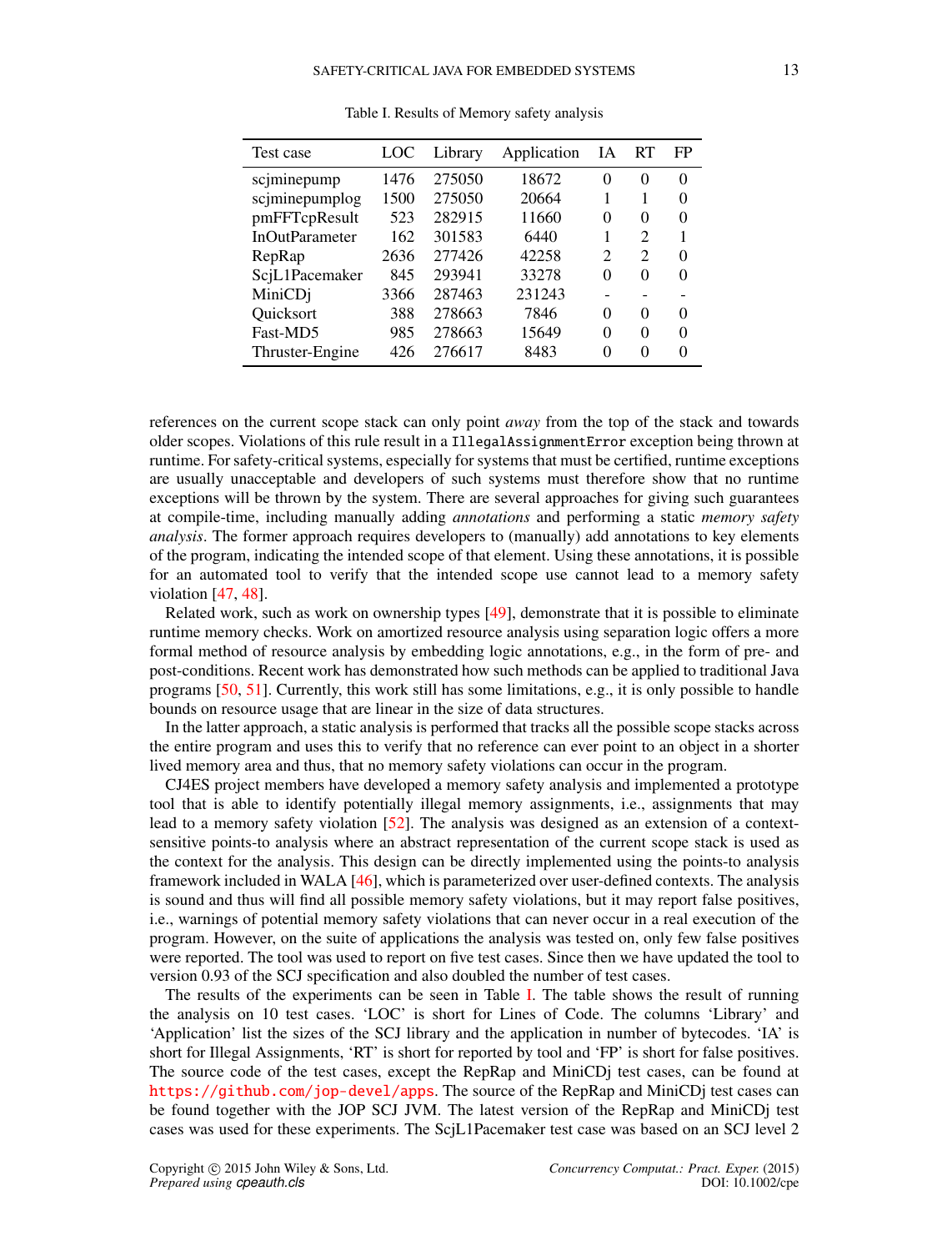pacemaker application, which was refactored as an SCJ level 1 application [\[53\]](#page-21-11). The Quicksort, Fast-MD5 and Thruster-Engine were taken from the ScjChecker project but were adapted to the current version of SCJ.

Version 0.93 of the SCJ specification contains two relevant changes for the memory safety analysis. First, the new specification clarifies the initialization phase and secondly, through API changes, it is no longer possible for application programmers to get a reference to a memory area. These changes simplify analyses for identifying illegal memory assignments, as the analyses no longer need to track variables storing references to memory areas. To the extent needed we have updated test cases to adhere to the API changes.

In order for the analysis to be sound, it needs to analyze both the SCJ application and the underlying SCJ implementation. However, in some cases developers may want to analyze applications separately from any particular SCJ implementation, e.g., while developing an SCJ application that will be used in combination with multiple SCJ implementations. In order to handle such use cases in our analysis, we have implemented prototype support for only analyzing the SCJ application by the use of an incomplete stub library. This analysis is unsound, by nature, as potential allocation in the runtime environment itself is not modeled. Indeed, in one of our test cases, the InOutParameter test case, we observed that one issue resulting from clever usage of the StringBuilder class, which should have been a false positive, was not reported when only analyzing the application. Missing potential errors in a safety critical system is undesirable at best and for this reason, safety-critical applications should be analyzed in conjunction with an appropriate SCJ implementation. The implementation is based on stub classes and methods as well as support in the analysis for skipping analysis of unimplemented methods. The prototype implementation was tested on a subset of the test cases [\[52\]](#page-21-10). Adding further stub classes and improving support for unimplemented methods in the analysis can support more test cases.

In addition to statically verifying that a program cannot violate memory safety, the results of our memory safety analysis can also be used for generating scope annotations that can be added to the program. This is useful, e.g., for documenting the results of the analysis in a fashion that can be automatically checked by other tools [\[47,](#page-21-5) [48\]](#page-21-6), or even be used for understanding a program developed by a third party.

Our analysis is closely related to the data-flow analysis developed by Siebert [\[54\]](#page-21-12) for RTSJ, but exploits the simpler structure of the SCJ memory model (see Section [3.2\)](#page-3-1) to achieve both high precision and good performance. Similar results where found by Marriott and Cavalcanti [\[55\]](#page-21-13). The authors developed a static analysis that verifies that an application does not contain illegal memory assignments by using an abstract language and inference rules. The transformations used in that work are backed by a formal proof of correctness. In a slightly different direction, a hardware implementation of the scope checking was presented by Rios et al. [\[56\]](#page-21-14), showing that such checking can be done very efficiently for SCJ in hardware due to the simple stack structure of the memory scopes in use.

## <span id="page-13-0"></span>*7.2. Worst-Case Memory Consumption*

As noted in Section [3.2,](#page-3-1) the scoped memory model requires programmers to provide explicit bounds on the concrete amount of memory needed for the backing store of event handlers and the various memory areas in general. Calculating these manually is difficult and error prone at best, since the developer must track both memory usage and the current scope stack through all possible execution paths in the program and map this information back onto a specific platform with particular requirements for memory usage and alignment.

In order to assist the programmer and automate the task of calculating these memory bounds, we have developed a *worst-case memory consumption (WCMC) analysis* [\[57\]](#page-21-15). The WCMC analysis is based on the *implicit path enumeration technique* (IPET) to reformulate the WCMC problem as an integer linear programming problem (ILP). This is similar to an approach adapting an existing WCET analysis tool to search for maximum memory allocations instead of searching for maximum number of execution cycles [\[58\]](#page-21-16).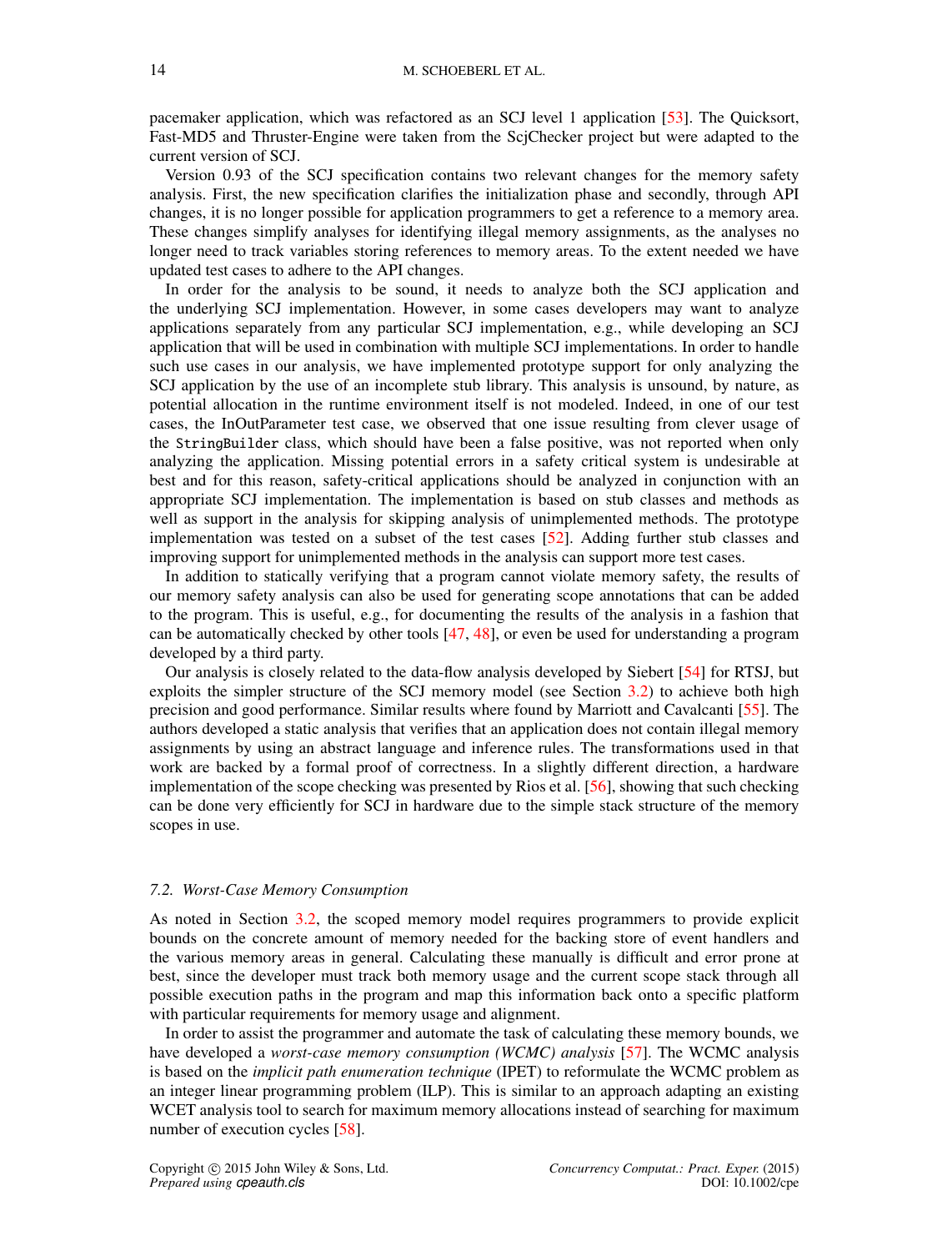The problem of cost analyses for Java bytecode has previously been studied in COSTA [\[59\]](#page-21-17), a tool for cost and termination analysis. Compared to the WCMC analysis [\[57\]](#page-21-15), COSTA derives closedform expressions dependent on input variables and uses a recurrence relation system in contrast to the WCMC [\[57\]](#page-21-15) analysis that is based on ILP. The recurrence relation system also enables inference of upper bounds on recursion. The WCMC analysis has been implemented on the framework of the memory safety analysis described in the previous section, using WALA [\[46\]](#page-21-4) and a standard ILP solver, such as lp\_solve.

## 8. APPLICATIONS

<span id="page-14-0"></span>To explore the expressiveness of SCJ and also to have test cases, we have implemented several applications and small test cases on top of SCJ.

## *8.1. RepRap*

A RepRap 3D printer [\[60\]](#page-21-18) melts plastic and extrudes it in 3 dimensional spaces according to printing instructions (G-codes). This enables it to construct or "print" 3D objects in plastic. Figure [6](#page-15-0) shows the RepRap hardware, an FPGA board containing JOP, and the custom-made interface board between the FPGA board and the electronics of the RepRap printer.

The printer uses five stepper motors: two for the  $X$  and  $Y$  dimensions, two for the  $Z$  dimension, and one for extruding plastic. The printer also uses a resistor for heating. We consider the printer a safety-critical application as it employs physical movement and heating above 200<sup>°</sup>C.

The system consists of the physical printer, an electronic interface board, an SCJ RepRap controller running on JOP on an FPGA, and a PC. The PC generates G-codes from a 3D image. The G-codes are sent over a serial line to the controller. The controller enqueues and executes the instructions and controls the motors and the heating element in the process through the interface board.

The controller consists of the periodic event handlers HostController, CommandParser, CommandController, and RepRapController. The HostController handles all communication with the host (PC). When the HostController sees an instruction delimiter, the previously received characters are sent to the CommandParser, which parses the instruction and enqueues the corresponding Command object in the CommandController. The CommandController executes the commands in FIFO order, with some commands modifying control parameters in the RepRapController, such as position and temperature, and others writing information, such as current temperature and command status, to the host through the HostController. The RepRapController controls the motors and temperature according to control parameters. The motors are stepped towards a position in a timed manner, ensuring that all motors reach their goal at the same time regardless of the distance.

In order to ensure that the event handlers are schedulable we analyze the handlers' WCET and maximum blocking time using JOP's WCET tool  $[8]$ . The results are shown in Table [II.](#page-15-1) The event handlers are listed from highest to lowest priority. The RepRapController needs a short period to ensure that printing is not too slow, whilst the HostController needs a short period to ensure that all characters are properly received from the host according to the specified bit rate.

The WCET column shows the worst-case execution time of each event handler's handleAsyncEvent method. The last column shows the maximum time a handler is blocked by another handler because of synchronization/locking.

The response time analysis [\[61\]](#page-21-19) (see also [\[62,](#page-21-20) p. 490]) states that a set of periodic tasks is schedulable with fixed priority scheduling if, for each task, the response time of a given task is

<span id="page-14-1"></span><sup>¶</sup>http://lpsolve.sourceforge.net/5.5/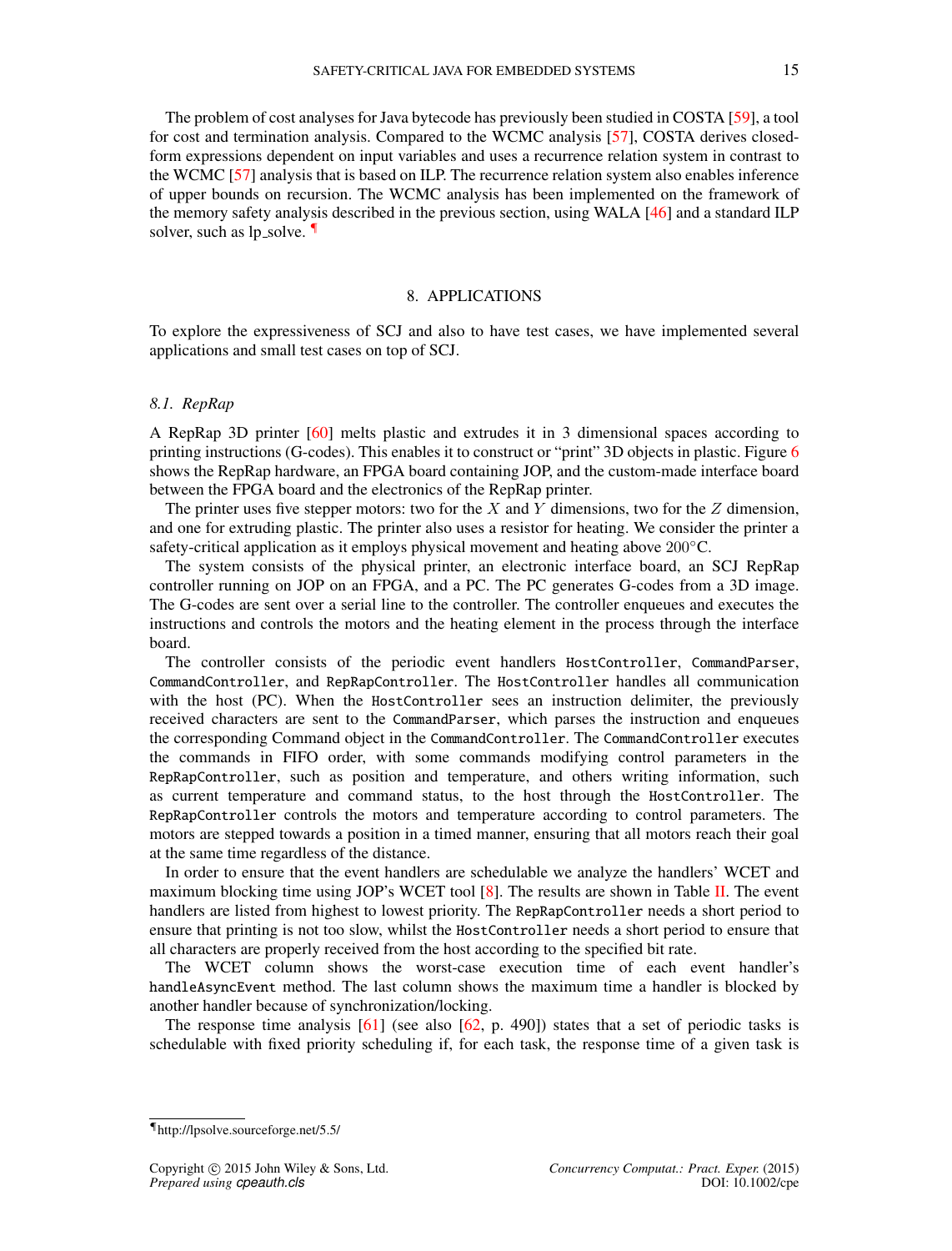<span id="page-15-0"></span>

Figure 6. RepRap setup without the host

| Table II. WCET for the PeriodicEventHandlers |  |  |  |
|----------------------------------------------|--|--|--|
|----------------------------------------------|--|--|--|

<span id="page-15-1"></span>

| <b>PEH</b>            | Priority |    |       | Period (ms) WCET (ms) Max. blocked (ms) |
|-----------------------|----------|----|-------|-----------------------------------------|
| RepRapController      | 4        |    | 0.072 | 0.002                                   |
| <b>HostController</b> |          |    | 0.426 | 0.153                                   |
| CommandController     |          | 20 | 0.914 | 0.153                                   |
| CommandParser         |          | 20 | 3.578 | 0.153                                   |

lower than its period (and thereby deadline). More specifically, a task is schedulable if it satisfies

$$
R_i = C_i + B_i + \sum_{j \in hp(i)} \lceil \frac{R_i}{T_j} \rceil C_j
$$

*Prepared using cpeauth.cls* DOI: 10.1002/cpe

Copyright © 2015 John Wiley & Sons, Ltd. *Concurrency Computat.: Pract. Exper.* (2015)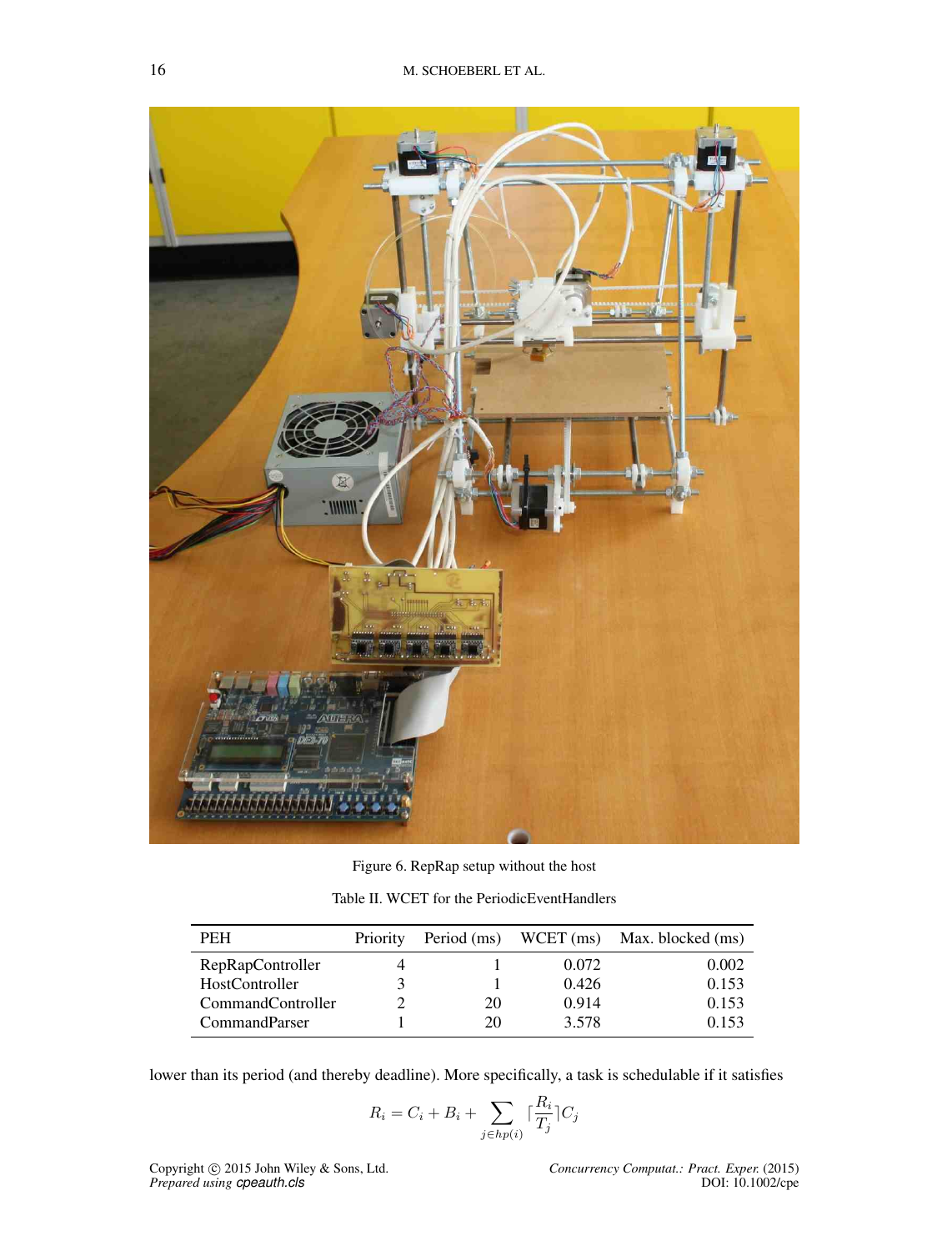where *i* is the current task,  $hp(i)$  are tasks with a higher priority than *i*,  $C_i$  is the task's worst-case execution time,  $T_j$  is a higher priority task's period, and  $B_i$  is the task's maximum blocked time. This can be solved using the recurrence relationship

$$
w_i^{n+1} = C_i + B_i + \sum_{j \in hp(i)} \lceil \frac{w_i^n}{T_j} \rceil C_j
$$

We performed the response time analysis for each of our event handlers and presenting the numbers in Table [II.](#page-15-1) All the response times are lower than the corresponding periods, showing that the handlers are schedulable.

## *8.2. Cubesat Space Protocol*

One of the partners of the CJ4ES project, GomSpace ApS, is a company that specialises in developing and building small satellite platforms, so-called cubesats and nano-satellites. The individual components of a cubesat communicate via a communications protocol originally developed at Aalborg University specifically for use on board satellites: the Cubesat Space Protocol (CSP). We have implemented that protocol and on top of this protocol a watchdog that checks the health of the connected components. The watchdog performs a reset when a ping request is not answered [\[57\]](#page-21-15). This small application and the protocol implementation use two periodic event handlers and an interrupt handler for incoming packets. We tested this application and the implementation of the Cubesat space protocol by connecting a JOP system, implemented in an FPGA, to a onboard computer of a Cubesat developed by GomSpace.

## *8.3. External Applications*

Within the project we also searched for and explored SCJ example applications from other research groups. When needed, we adapted them to the current version of the specification. The updated code is available at the project's repository.

The miniCDj benchmark is a reduced version of the CDx benchmark [\[63\]](#page-21-21). This benchmark generates simulated radar frames containing airplane positions and calculates possible collisions between those simulated radar frames. We have used two versions of it: the original implementation which uses a cyclic-executive (level 0), and a parallel version (level 1)  $[64]$  adapted at the University of York, which divides the task of looking for collisions into a fixed number of AEHs. In both cases, we have updated the benchmarks to the current version of the SCJ specification as both of them were based on version 0.76.

The technology compatibility kit (TCK) described in [\[65\]](#page-21-23) is an early work done to develop a TCK for SCJ. It is however based on version 0.76 of the specification. We have updated that TCK to the current version and used it to test the level 0 and level 1 features of the SCJ implementation of JOP.

## 9. LESSONS LEARNED

<span id="page-16-0"></span>Development in the CJ4ES project provided a good insight into the SCJ proposal and how to use Java for safety-critical systems. One of the strengths of SCJ is that its simpler subset of the RTSJ can simplify the task of developing analysis tools. Even though the SCJ specification incorporates many annotations intended to implement static analysis tools [\[48\]](#page-21-6), recent research has shown that it is indeed feasible to develop analysis tools that do not rely on such annotations [\[52,](#page-21-10) [57\]](#page-21-15). Moreover, a simplified subset of a language is easier to express in a formal way and therefore it is expected that implementing formal analysis tools for SCJ is a feasible task. There is indeed research in this direction that uses the Java modeling language (JML) [\[66,](#page-21-24) [67,](#page-21-25) [68\]](#page-21-26) to formally specify and verify properties of SCJ. From these arguments it follows that two of the generic challenges for safetycritical systems, namely those related to formal verification and development, time and effort can be addressed with the new technology proposal of SCJ.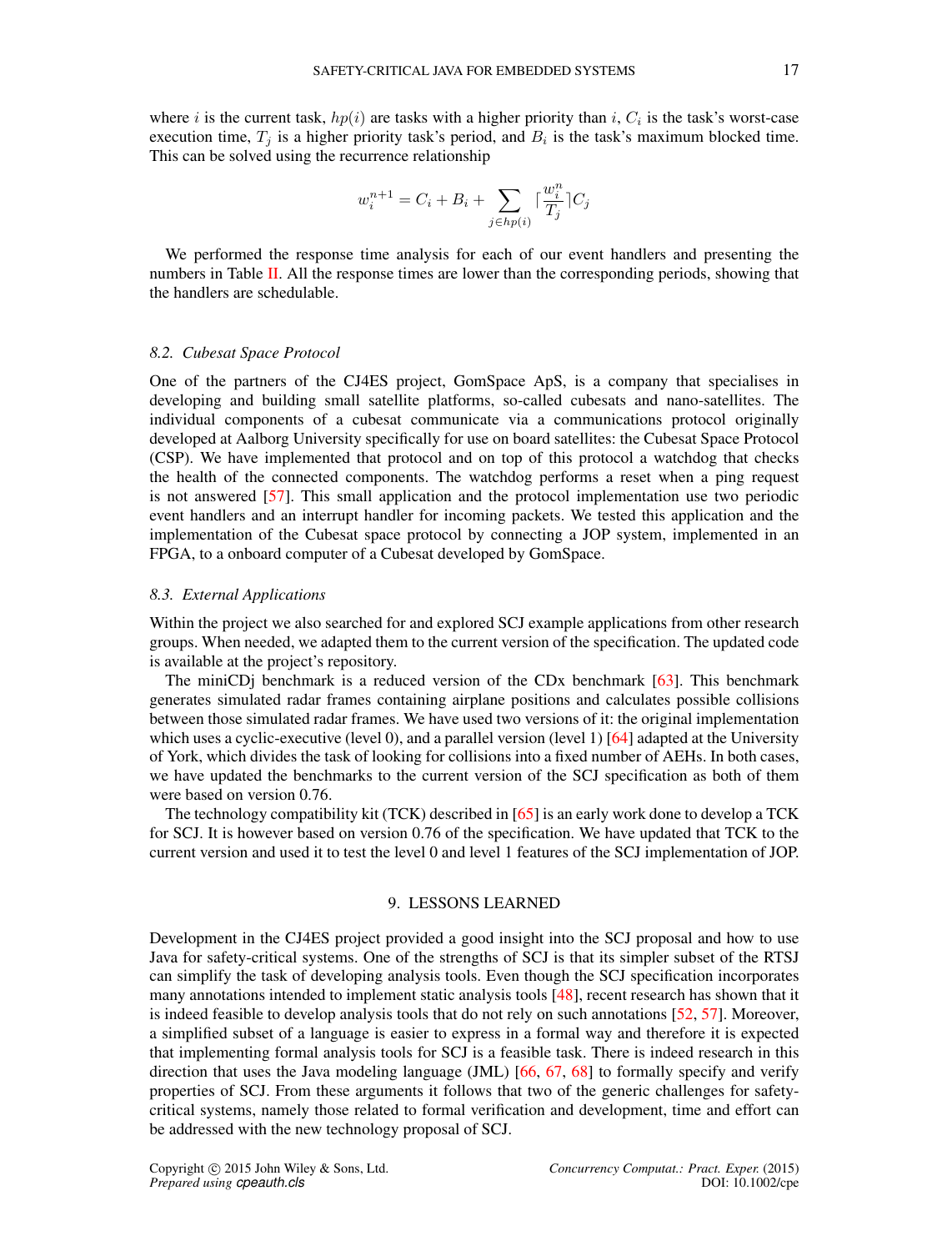## <span id="page-17-0"></span>*9.1. Application Development*

From an application developer perspective, SCJ at levels 0 and 1 provides a familiar programming model for real-time systems developers. However, one of SCJ's weak points is the absence of a garbage collector, which has made standard Java so popular. In our experience, the use of the scoped memory model initially leads to constant cycles of testing and debugging, as we needed to keep track of where objects are allocated in order to avoid illegal reference assignments. Correct use of the scoped memory model is indeed the most difficult part when developing SCJ applications. This change of mindset is most likely the biggest barrier that Java developers may face. However after getting used to the scoped memory model, development of SCJ applications becomes easier and more intuitive.

A factor that limits the development of reusable software in SCJ comes from the restrictions that the scoped memory imposes to library code. Libraries in Java offer a working and tested solution to ease the development of reusable software. However, in SCJ, safe use of library code is restricted to the boundaries of scoped memories as any temporary or auxiliary object created by the library code can be safely allocated and referenced only from within the boundaries of scoped memories. The use of library code becomes more difficult when crossing scope boundaries, i.e., calling methods of library classes from different scopes, either as a result of the developer's intent or because the library classes make calls to other library classes (which is very common). If it is the intent of the developer to use library code in mixed scoped memory contexts, then the developer has to be aware of the memory allocation behavior of the code. Such behavior is not documented in standard library code and therefore, library code developed for SCJ must document, in addition to its functional behavior, its memory allocation behavior in terms of temporary objects and the expected allocation context of arguments and returned objects.

Despite the limitations mentioned, SCJ is a good choice for the development of embedded safetycritical systems as it brings the possibility to implement hard real-time systems using a safer language than C (strongly typed without pointer arithmetic). Once the developer is familiar with the use of the scoped memory model, development of SCJ applications becomes easier.

#### *9.2. Memory Area Sizing*

In general our experience suggests that the scoped memory model fits a relevant class of resource constrained embedded devices well where no heap allocated data is used and therefore no garbage collector needed. Instead, memory resources get allocated statically. But it can be difficult to safely assess how much private memory to allocate for the mission sequencer, mission memory, immortal memory, and handler stacks. The default values for those areas will allow many programs to run without running out of memory but they are over-conservative and allocate far more memory than is actually required. The memory configuration part of a typical SCJ program may look like this,

```
Const.OUTERMOST_SEQ_BACKING_STORE = 140 * 1000;
Const.IMMORTAL_MEM = 50 * 1000;
Const.MISSION_MEM = 35 * 1000;
Const.PRIVATE_MEM = 2 * 1000;storageParameters_Sequencer =
  new StorageParameters(
    Const.OUTERMOST_SEQ_BACKING_STORE,
    new long[] { Const.HANDLER_STACK_SIZE },
    Const.PRIVATE_MEM,
    Const.IMMORTAL_MEM,
    Const.MISSION_MEM);
storageParameters_Handlers =
  new StorageParameters(
    Const.PRIVATE_MEM,
    new long[] { Const.HANDLER_STACK_SIZE },
    Const.PRIVATE_MEM,
    0,
```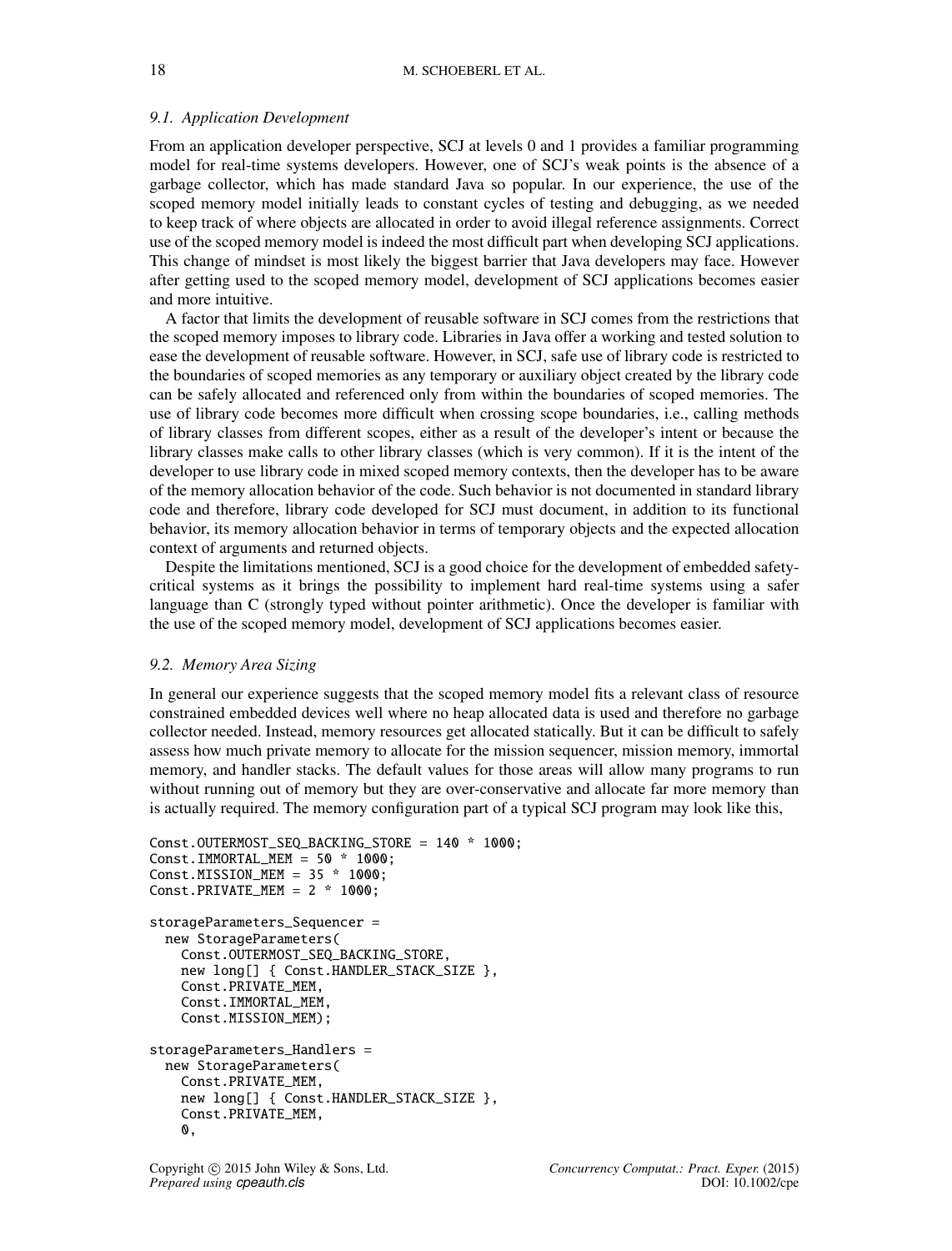## 0);

The first four statements overwrite the default values to decrease memory requirements. The next two statements create, as a convenience, two StorageParameters objects to be used later when creating the sequencer and the handlers. This configuration can be difficult to get right for most developers new to SCJ. At least two ways exist to solve this problem (1) static program analysis can suggest a conservative, but tight, estimate for the size of each memory area [\[58,](#page-21-16) [57\]](#page-21-15) and (2) profiling features can be added to the VM to report—after program execution—how much memory was actually used in the individual memory areas. The latter requires that the program can run on the target with the overly conservative default values or that the program can be run in a simulated environment on a platform where memory resources are ample. The latter method is supported by the HVM. For smaller SCJ programs for embedded systems, the majority of the memory requirements stem from the stacks, of which there is usually one unique for each handler. Determining how large the stacks manually is difficult. There is need for a tool to determine the maximum stack size. If only the Java stack size needs to be known, as for the JOP version of SCJ, the maximum stack size can be statically determined.

## *9.3. RepRap Lessons Learned*

From a Java developer's point of view, SCJ provides a familiar setting with a lot of the behavior being similar to standard Java. However, the main difference, and also the main issue, is the use of scoped memory. In Java, a developer mostly has to consider object creation with regards to objectoriented principles. With scoped memory another layer is added to the consideration. The issue with using scopes and implementing scope safe libraries has been experienced with the development of the RepRap use case and was summarized in Subsection [9.1.](#page-17-0)

Another issue is the performance of low-level operations. The object-oriented nature of SCJ allows programs to be well structure and easily maintained. However, this also means added performance overhead. Controlling motors can require a handler to execute several thousands of times per second. In this case creating new result objects for calculations can infer too much overhead. This can somewhat be overcome by only using primitives and avoiding library code. However, the object-oriented overhead can still make low-period handlers infeasible. In our experience SCJ is therefore good for higher abstraction levels and overall control, whereas highperformance, low-level operations are designated to other systems.

## *9.4. Implementation*

The dependencies on RTSJ also make the implementation of the profile more challenging. The consequences are that: (1) information of implementation classes needs to be shared over package boundaries (RTSJ and SCJ live in their own packages), (2) most RTSJ classes become greatly restricted and possibly empty, and (3) complex implementation features of RTSJ will also be part of an SCJ implementation that runs on top of the RTSJ. For safety-critical applications that need to be certified, this dependency will increase the effort and cost and there will be much code that is inactive. Such deactivated code is considered a risk in safety-critical applications and will have to be removed by static analysis tools. This is a feasible approach, and may have to be applied anyway to remove other inactive code in a specific application. Yet, a simpler profile that follows a bottom-up approach would be desirable in order to avoid inheriting unnecessary complexity (see for example [\[12,](#page-19-13) [5,](#page-19-5) [6\]](#page-19-6)).

## *9.5. Teaching Material*

The SCJ programming model is different from normal Java and apart from configuring memory it can also be difficult for the novice SCJ programmer to properly plan and start the execution of the sequencer and handlers. Simple tutorials and guides on how to create simple SCJ programs are missing from the public domain. Also teaching material, like a book for students, could really benefit the acceptance and success of the technology.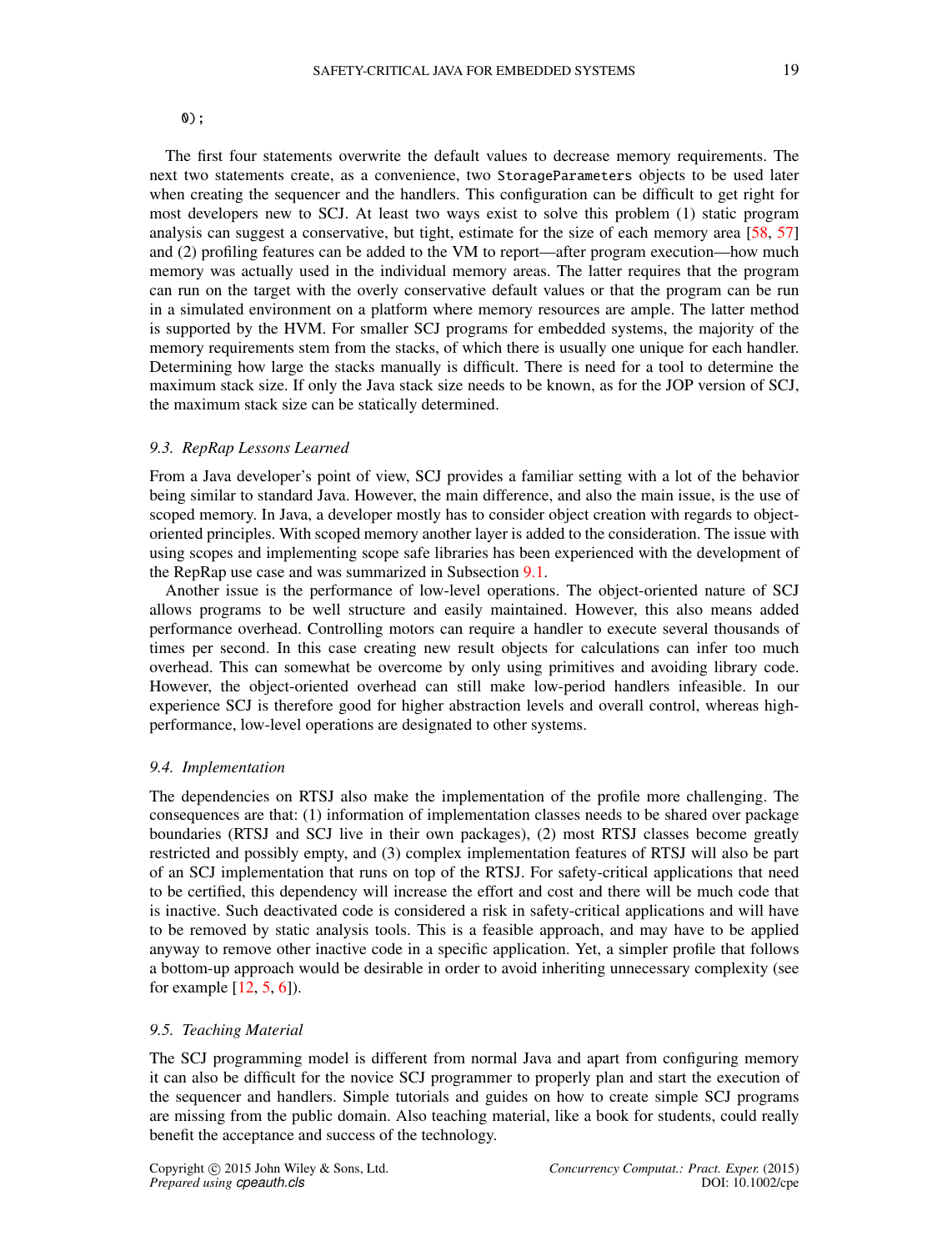#### 10. CONCLUSIONS

<span id="page-19-9"></span>The upcoming standard for safety-critical Java (SCJ) will help to develop safety-critical applications in Java. To explore the strengths and weaknesses of SCJ we implemented SCJ on two different platforms: in Java on a Java processor and on a hardware near virtual machine. To assist the SCJ programmer we developed a memory safety analysis tool. Finally we explored SCJ with library developments and example applications. Our conclusion on SCJ is that is a challenging framework to write a program against it, especially getting the usage of scope memories correct. However, we think this restrictive programming model fits well for safety-critical applications that need to be certified. This paper summarizes the developments and key contributions from the three-year project "Certifiable Java for Embedded Systems (CJ4ES)".

## <span id="page-19-0"></span>*Source Access*

The two presented Java processor JOP and the software JVM HVM, the implementations of safety-critical Java on top of them, and the two analysis tools are provided in open source. The Java processor JOP and the SCJ implementation are hosted at GitHub at [https://github.com/](https://github.com/jop-devel/jop) [jop-devel/jop](https://github.com/jop-devel/jop). The hardware near virtual machine is available from [https://github.com/](https://github.com/scj-devel/hvm-scj) [scj-devel/hvm-scj](https://github.com/scj-devel/hvm-scj), which includes a version of SCJ as well. The source of the two analysis tools is also available from GitHub at <https://github.com/scj-devel/tools>.

## ACKNOWLEDGEMENT

This work is part of the project "Certifiable Java for Embedded Systems" (CJ4ES) and has received partial funding from the Danish Research Council for Technology and Production Sciences under contract 10- 083159.

#### **REFERENCES**

- <span id="page-19-1"></span>1. Bollella G, Gosling J, Brosgol B, Dibble P, Furr S, Turnbull M. *The Real-Time Specification for Java*. Java Series, Addison-Wesley, 2000.
- <span id="page-19-2"></span>2. Henties T, Hunt JJ, Locke D, Nilsen K, Schoeberl M, Vitek J. Java for safety-critical applications. *2nd International Workshop on the Certification of Safety-Critical Software Controlled Systems (SafeCert 2009)*, York, United Kingdom, 2009.
- <span id="page-19-3"></span>3. Schoeberl M. Jop: A java optimized processor for embedded real-time systems. PhD Thesis, Vienna University of Technology 2005.
- <span id="page-19-4"></span>4. Schoeberl M. A Java processor architecture for embedded real-time systems. *Journal of Systems Architecture* 2008; 54/1–2:265–286, doi:http://dx.doi.org/10.1016/j.sysarc.2007.06.001.
- <span id="page-19-5"></span>5. Schoeberl M, Sondergaard H, Thomsen B, Ravn AP. A profile for safety critical Java. *10th IEEE International Symposium on Object and Component-Oriented Real-Time Distributed Computing (ISORC'07)*, IEEE Computer Society: Santorini Island, Greece, 2007; 94–101, doi:10.1109/ISORC.2007.9.
- <span id="page-19-6"></span>6. Bøgholm T, Hansen RR, Ravn AP, Thomsen B, Søndergaard H. A predictable java profile: rationale and implementations. *JTRES '09: Proceedings of the 7th International Workshop on Java Technologies for Real-Time and Embedded Systems*, ACM: New York, NY, USA, 2009; 150–159, doi:10.1145/1620405.1620427.
- <span id="page-19-7"></span>7. Bogholm T, Kragh-Hansen H, Olsen P, Thomsen B, Larsen KG. Model-based schedulability analysis of safety critical hard real-time Java programs. *Proceedings of the 6th international workshop on Java technologies for realtime and embedded systems (JTRES 2008)*, ACM: New York, NY, USA, 2008; 106–114, doi:http://doi.acm.org/10. 1145/1434790.1434807.
- <span id="page-19-8"></span>8. Schoeberl M, Puffitsch W, Pedersen RU, Huber B. Worst-case execution time analysis for a Java processor. *Software: Practice and Experience* 2010; 40/6:507–542, doi:10.1002/spe.968.
- <span id="page-19-10"></span>9. Schoeberl M, Dalsgaard AE, Hansen RR, Korsholm SE, Ravn AP, Rivas JRR, Strøm TB, Søndergaard H. Certifiable Java for embedded systems. *Proceedings of the 12th International Workshop on Java Technologies for Real-Time and Embedded Systems (JTRES 2014)*, ACM: Niagara Falls, NY, USA, 2014; 10–19, doi:10.1145/2661020. 2661025.
- <span id="page-19-11"></span>10. Nilsen K, Lee S. Perc real-time api (draft 1.3). newmonics July 1998.
- <span id="page-19-12"></span>11. Nilsen K, Carnahan L, Ruark M. Requirements for real-time extensions for the Java platform. Available at http://www.nist.gov/rt-java/ September 1999.
- <span id="page-19-13"></span>12. Puschner P, Wellings A. A profile for high integrity real-time Java programs. *4th IEEE International Symposium on Object-oriented Real-time distributed Computing (ISORC)*, Magdeburg, Germany, 2001; 15–22.
- <span id="page-19-14"></span>13. Kwon J, Wellings A, King S. Ravenscar-Java: A high integrity profile for real-time Java. *Proceedings of the 2002 joint ACM-ISCOPE conference on Java Grande*, ACM Press: Seattle, Washington, USA, 2002; 131–140, doi: http://doi.acm.org/10.1145/583810.583825.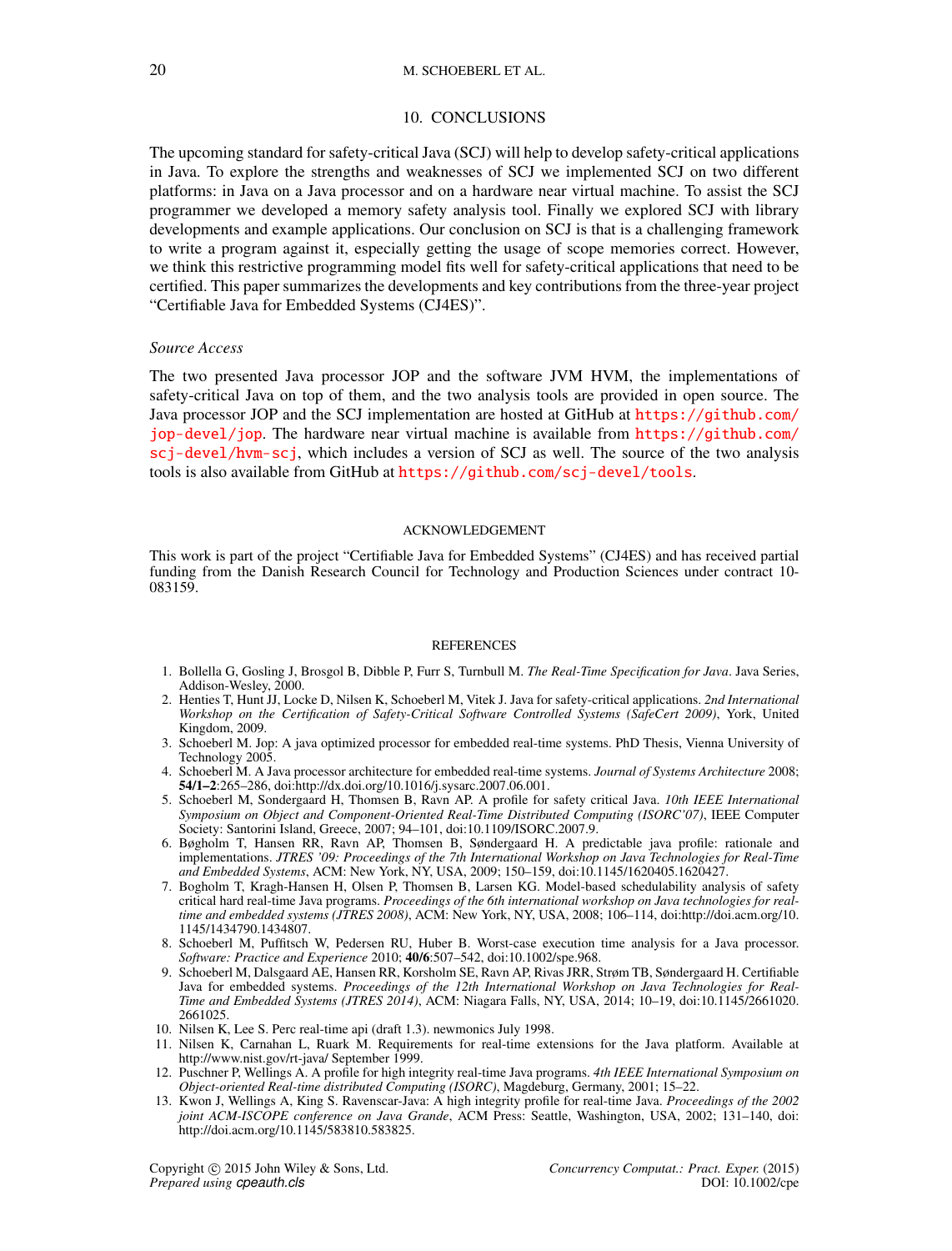- <span id="page-20-0"></span>14. Burns A, Dobbing B, Romanski G. The Ravenscar tasking profile for high integrity real-time programs. *Proceedings of the 1998 Ada-Europe International Conference on Reliable Software Technologies*, Springer-Verlag, 1998; 263– 275.
- <span id="page-20-1"></span>15. Schoeberl M. Restrictions of Java for embedded real-time systems. *Proceedings of the 7th IEEE International Symposium on Object-Oriented Real-Time Distributed Computing (ISORC 2004)*, IEEE: Vienna, Austria, 2004; 93–100, doi:10.1109/ISORC.2004.1300334.
- <span id="page-20-2"></span>16. Søndergaard H, Thomsen B, Ravn AP. A Ravenscar-Java profile implementation. *Proceedings of the 4th international workshop on Java technologies for real-time and embedded systems*, ACM: Paris, France, 2006; 38–47.
- <span id="page-20-3"></span>17. aJile. aj-100 real-time low power Java processor. preliminary data sheet 2000.
- <span id="page-20-4"></span>18. Plsek A, Zhao L, Sahin VH, Tang D, Kalibera T, Vitek J. Developing safety critical Java applications with oSCJ/L0. *Proceedings of the 8th International Workshop on Java Technologies for Real-Time and Embedded Systems (JTRES 2010)*, ACM: New York, NY, USA, 2010; 95–101, doi:http://doi.acm.org/10.1145/1850771.1850786.
- <span id="page-20-5"></span>19. Armbruster A, Baker J, Cunei A, Flack C, Holmes D, Pizlo F, Pla E, Prochazka M, Vitek J. A real-time Java virtual machine with applications in avionics. *Trans. on Embedded Computing Sys.* 2007; 7(1):1–49, doi: http://doi.acm.org/10.1145/1324969.1324974.
- <span id="page-20-6"></span>20. Aonix. Perc pico 1.1 user manual. http://research.aonix.com/jsc/pico-manual.4-19-08.pdf April 2008.
- <span id="page-20-7"></span>21. Nilsen K. Harmonizing alternative approaches to safety-critical development with Java. *Proceedings of the 9th International Workshop on Java Technologies for Real-Time and Embedded Systems (JTRES 2011)*, York, UK, 2011; 54–63.
- <span id="page-20-8"></span>22. Locke D, Andersen BS, Brosgol B, Fulton M, Henties T, Hunt JJ, Nielsen JO, Nilsen K, Schoeberl M, Tokar J, *et al.*. Safety-critical Java technology specification, public draft 2011.
- <span id="page-20-9"></span>23. Korsholm S, Søndergaard H, Ravn A. A real-time java tool chain for resource constrained platforms. *Concurrency and Computation: Practice & Experience* September 2013; 2013:1–25.
- <span id="page-20-10"></span>24. Schoeberl M, Korsholm S, Kalibera T, Ravn AP. A hardware abstraction layer in Java. *ACM Trans. Embed. Comput. Syst.* November 2011; 10(4):42:1–42:40, doi:10.1145/2043662.2043666.
- <span id="page-20-11"></span>25. Cassez F, Hansen RR, Olesen MC. What is a timing anomaly? *Proceedings of the 12th International Workshop on Worst-Case Execution Time Analysis (WCET 2012)*, *OASICS*, vol. 23, Schloss Dagstuhl - Leibniz-Zentrum fuer Informatik, 2012; 1–12.
- <span id="page-20-12"></span>26. Schoeberl M. Design and implementation of an efficient stack machine. *Proceedings of the 12th IEEE Reconfigurable Architecture Workshop (RAW2005)*, IEEE: Denver, Colorado, USA, 2005, doi:10.1109/IPDPS. 2005.161.
- <span id="page-20-13"></span>27. Schoeberl M. A time predictable instruction cache for a Java processor. *On the Move to Meaningful Internet Systems 2004: Workshop on Java Technologies for Real-Time and Embedded Systems (JTRES 2004)*, *LNCS*, vol. 3292, Springer: Agia Napa, Cyprus, 2004; 371–382, doi:10.1007/b102133.
- <span id="page-20-14"></span>28. Schoeberl M. A time-predictable object cache. *Proceedings of the 14th IEEE International Symposium on Object/component/service-oriented Real-time distributed Computing (ISORC 2011)*, IEEE Computer Society: Newport Beach, CA, USA, 2011; 99–105.
- <span id="page-20-15"></span>29. Huber B, Schoeberl M. Comparison of implicit path enumeration and model checking based WCET analysis. *Proceedings of the 9th International Workshop on Worst-Case Execution Time (WCET) Analysis*, OCG: Dublin, Ireland, 2009; 23–34.
- <span id="page-20-16"></span>30. Huber B, Puffitsch W, Schoeberl M. Worst-case execution time analysis driven object cache design. *Concurrency and Computation: Practice and Experience* 2012; 24(8):753–771, doi:10.1002/cpe.1763.
- <span id="page-20-17"></span>31. Pitter C, Schoeberl M. A real-time Java chip-multiprocessor. *ACM Trans. Embed. Comput. Syst.* 2010; 10(1):9:1– 34, doi:10.1145/1814539.1814548.
- <span id="page-20-18"></span>32. Ravn AP, Schoeberl M. Safety-critical Java with cyclic executives on chip-multiprocessors. *Concurrency and Computation: Practice and Experience* 2012; 24:772–788, doi:10.1002/cpe.1754.
- <span id="page-20-19"></span>33. Schoeberl M. Application experiences with a real-time Java processor. *Proceedings of the 17th IFAC World Congress*, Seoul, Korea, 2008; 9320–9325.
- <span id="page-20-20"></span>34. Hepp S, Schoeberl M. Worst-case execution time based optimization of real-time Java programs. *Proceedings of the 15th IEEE International Symposium on Object/component/service-oriented Real-time distributed Computing (ISORC 2012)*, IEEE: Shenzhen, China, 2012; 64–70.
- <span id="page-20-21"></span>35. Nielson F, Nielson H, Hankin C. *Principles of Program Analysis*. Springer, 1999.
- <span id="page-20-22"></span>36. Schoeberl M, Korsholm S, Thalinger C, Ravn AP. Hardware objects for Java. *Proceedings of the 11th IEEE International Symposium on Object/component/service-oriented Real-time distributed Computing (ISORC 2008)*, IEEE Computer Society: Orlando, Florida, USA, 2008; 445–452, doi:10.1109/ISORC.2008.63.
- <span id="page-20-23"></span>37. Luckow KS, Bøgholm T, Thomsen B. Supporting development of energy-optimised java real-time systems using tetasarts. *Work-in-Progress Proceedings of the 19th Real-Time and Embedded Technology and Application Symposium*, Philadelphia, USA, 2013; 41–44.
- <span id="page-20-24"></span>38. Luckow KS, Bøgholm T, Thomsen B, Larsen KG. Tetasarts: A tool for modular timing analysis of safety critical java systems. *Proceedings of the 11th International Workshop on Java Technologies for Real-time and Embedded Systems*, JTRES '13, ACM: New York, NY, USA, 2013; 11–20.
- <span id="page-20-25"></span>39. Schoeberl M. Memory management for safety-critical Java. *Proceedings of the 9th International Workshop on Java Technologies for Real-Time and Embedded Systems (JTRES 2011)*, ACM: York, UK, 2011; 47–53.
- <span id="page-20-26"></span>40. Schoeberl M, Rios JR. Safety-critical Java on a Java processor. *Proceedings of the 10th International Workshop on Java Technologies for Real-Time and Embedded Systems (JTRES 2012)*, ACM: Copenhagen, DK, 2012; 54–61, doi:10.1145/2388936.2388946.
- <span id="page-20-27"></span>41. Wellings A, Schoeberl M. User-defined clocks in the real-time specification for Java. *Proceedings of the 9th International Workshop on Java Technologies for Real-Time and Embedded Systems (JTRES 2011)*, ACM: York, UK, 2011; 74–81.